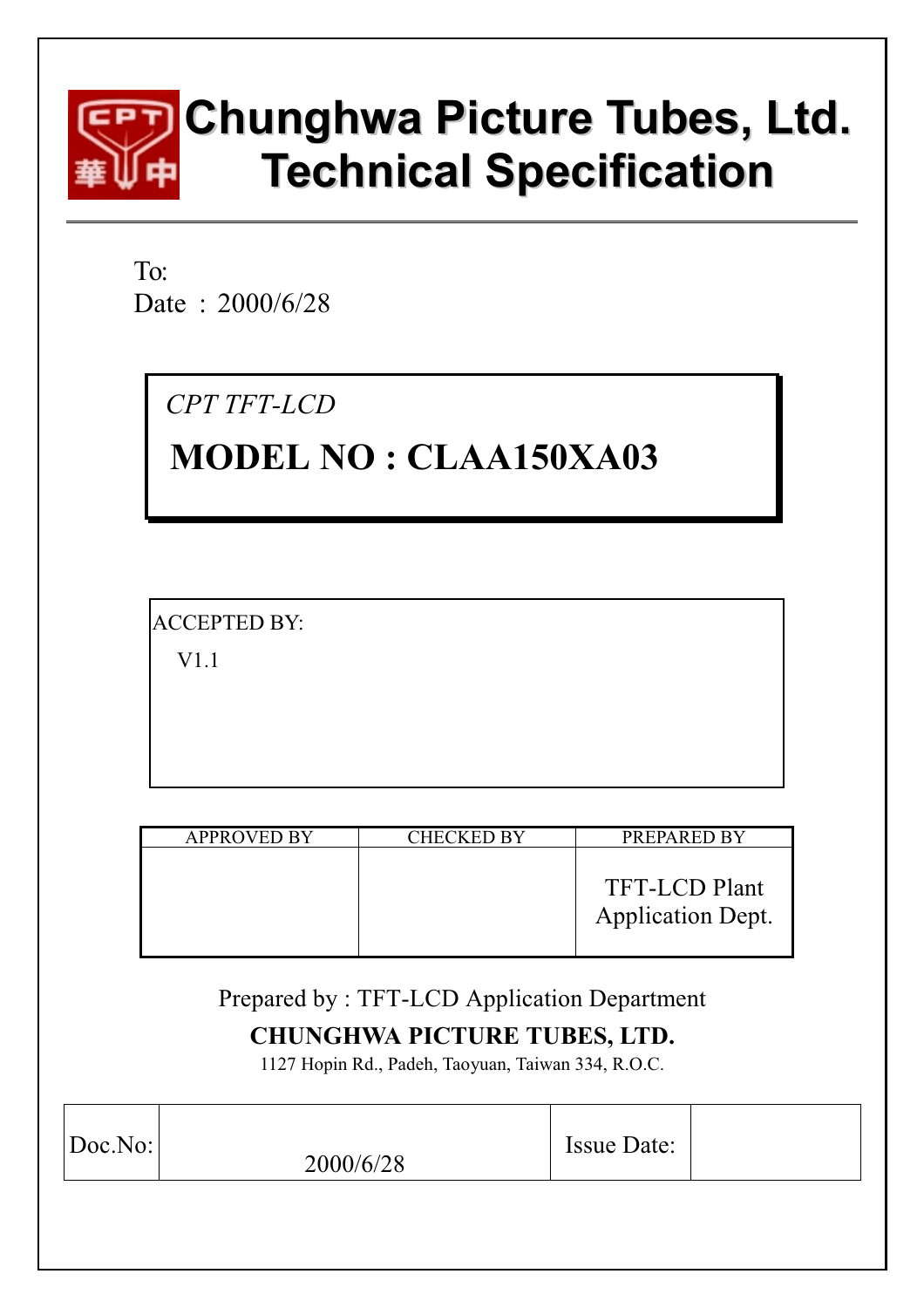## REVISION STATUS

| <b>Revision</b> | <b>Description</b>                                                                                                                                                          | Rev. Date |
|-----------------|-----------------------------------------------------------------------------------------------------------------------------------------------------------------------------|-----------|
| <b>Notice</b>   |                                                                                                                                                                             |           |
| $\star$         | First revision                                                                                                                                                              |           |
| $\star$         | 3. ELECTRICAL CHARACTERISTICS<br>Power Supply Current for LCD Icc=400mA (typ) →350mA (typ)<br>5. INTERFACE TIMING<br> DENA tWDL=4tCLK→6tCLK,tHBP=4tCLK→6tCLK,tVBP=4tH→6tCLK | 2000/2/1  |
|                 |                                                                                                                                                                             |           |
|                 |                                                                                                                                                                             |           |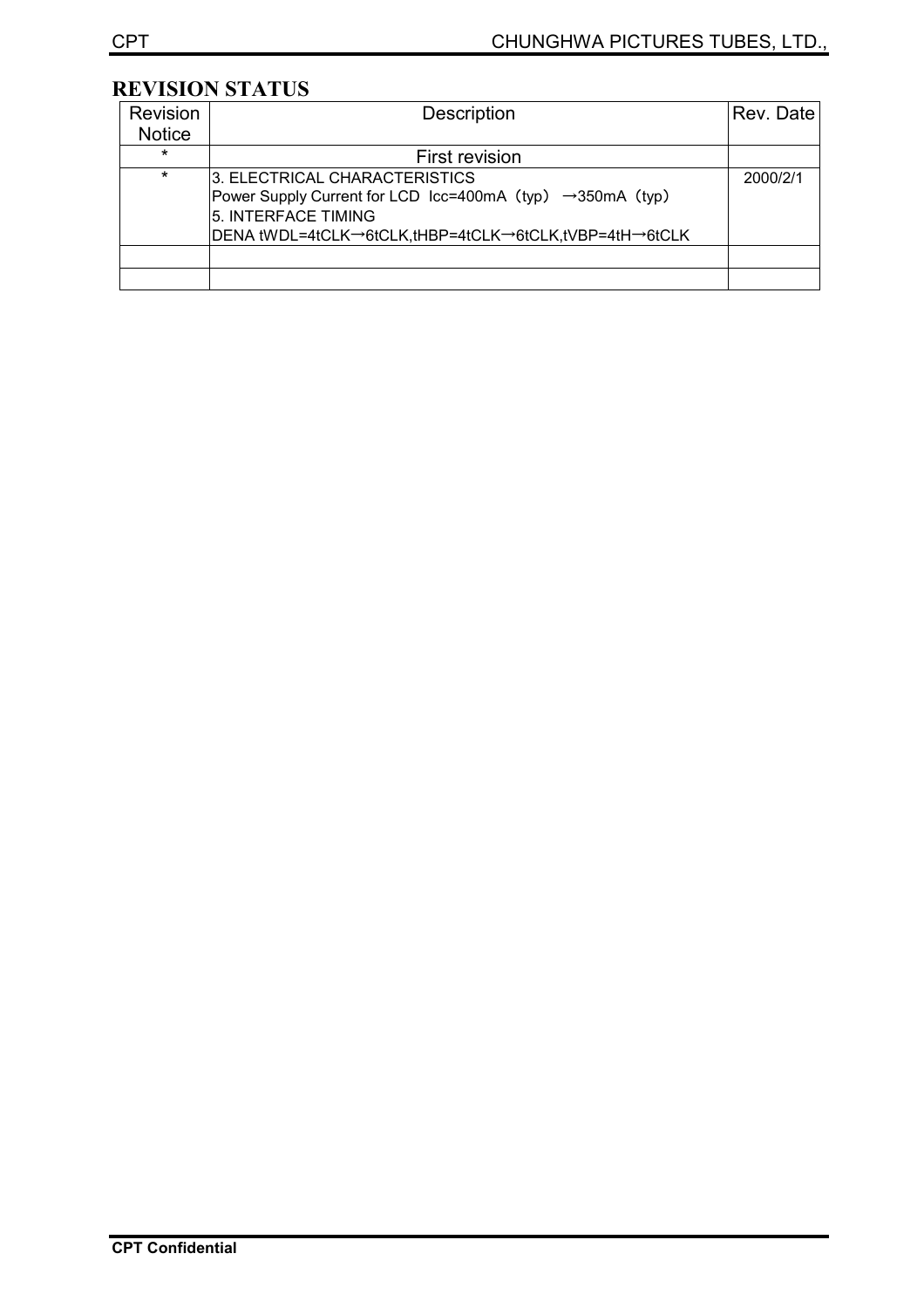## **CONTENTS**

|                                                      | P.1             |
|------------------------------------------------------|-----------------|
|                                                      | P.1             |
|                                                      | P.1             |
| $(a)$ TFT-LCD                                        | P <sub>.2</sub> |
| (b) Backlight                                        | P.2             |
|                                                      | P.3             |
| (a) CN1(Data Signal and Power Supply)                | P.3             |
| (b) CN2(Data Signal)                                 | P.4             |
| (c) CN3(Backlight)                                   | P.4             |
|                                                      | P.5             |
| (a) Timing Specifications                            | P.5             |
| (b) Timing Chart                                     | P.6             |
| (c) Color Data Assignment                            | P.7             |
|                                                      | P.8             |
|                                                      | P.9             |
| (a) Front side                                       | P.9             |
| (b) Rear side                                        | P.10            |
| (c) Label position                                   | P11             |
|                                                      | P.12            |
| (a) Definition of Contrast Ratio                     | P,12            |
| (b) Definition of Luminance and Luminance uniformity | P.12            |
| (c) Definition of Viewing Angle                      | P.12            |
| (d) Definition of Response Time                      | P.12            |
| (e) Image sticking                                   | P13             |
|                                                      | P.13            |
| (a) Temperature and Humidity                         | P.13            |
| (b) Shock & Vibration                                | P.13            |
| (c) Judgment standard                                | P.13            |
| 10. INSPECTION STANDARDS                             | P.14            |
| (a) Scope                                            | P.14            |
| (b) Income Inspection Right                          | P.14            |
| (c) Inspection conduction is as flow                 | P.14            |
| (d) Special conduction                               | P.14            |
| (e) Defection is defined as flow                     | P.15            |
|                                                      | P.16            |
| (a) ASSEMBLY PRECAUTION                              | P.16            |
| (b) OPERATING PRECAUTIONS                            | P.16            |
| (c) PRECAUTFONS WITH ELECTROSTATICS                  | P.17            |
| (d) STORAGE PRECAUTIONS                              | P.17            |
| (e) SAFETY PRECAUTIONS                               | P.17            |
| (f) OTHER                                            | P.17            |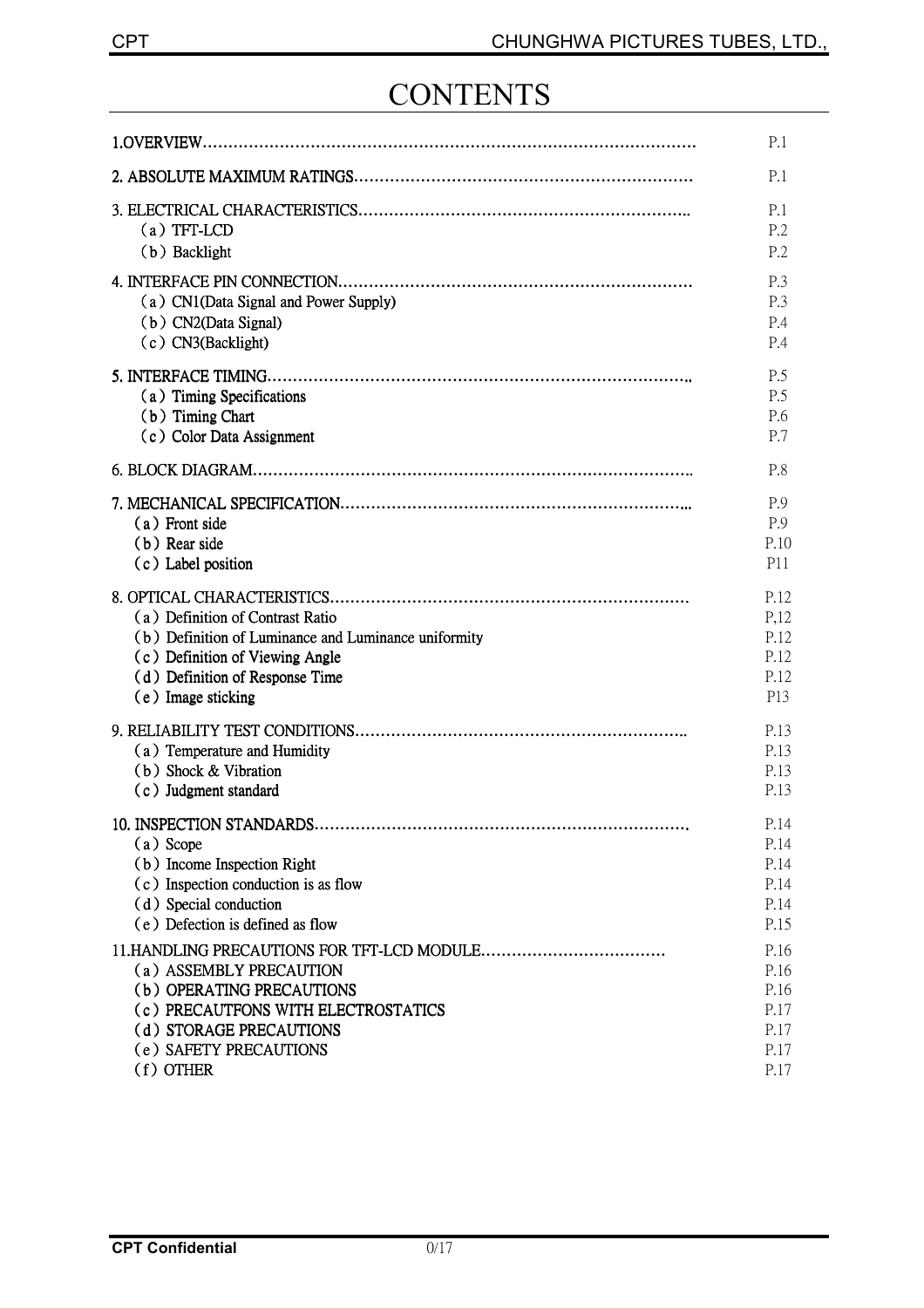## **1. OVERVIEW**

CLAA150XA03 is 15.0" color TFT-LCD (Thin Film Transistor Liquid Crystal Display) module composed of LCD panel, driver ICs, control circuit and backlight. By applying 8 bit digital data,  $1024 \times 768$ , 16.7M-color images are displayed on the 15.0" diagonal screen. Input power voltage is 5.0V for LCD driving.

Interface of data and control signals is Typ. 32.5MHz digital. 2 pixel data are transmittd per cycle. General specifications are summarized in the following table:

| <b>ITEM</b>                   | <b>SPECIFICATION</b>                                  |
|-------------------------------|-------------------------------------------------------|
| Display Area(mm)              | $304.1(H) \times 228.1(V)$<br>$(15.0$ -inch diagonal) |
| Number of Pixels              | $1024(H) \times 768(V)$                               |
| Pixel Pitch(mm)               | $0.297(H) \times 0.297(V)$                            |
| Color Pixel Arrangement       | RGB vertical strip                                    |
| Display Mode                  | normally white TN                                     |
| Number of Colors              | 16.7M(8bits/color)                                    |
| Brightness(cd/m^2)            | $200 \text{(cd/m}^2) \text{(Typ.)}$                   |
| Viewing Angle                 | $-60-60(H)$ , $-55-45(V)(Typ.)$                       |
| Wide Viewing Angle Technology | <b>Optical Compensation Film</b>                      |
| <b>Surface Treatment</b>      | Anti-glare                                            |
| <b>Electrical Interface</b>   | $CMOS(VIN=3~5V,2 pixel/clock)$                        |
| Total Module Power(w)         | $11.0$ (Typ.)                                         |
| Optimum Viewing Angle         | 6 o'clock                                             |
| Module Size(mm)               | $350.0(W) \times 266.5(H) \times 14.5(D)$             |
| Module Weight(g)              | 1300                                                  |
| <b>Backlight Unit</b>         | 2 replaceable CCFLs edge-light(top/bottom)            |

The LCD Products listed on this document are not suitable for use of aerospace equipment, submarine cables, nuclear reactor control system and life support systems. If customers intend to use these LCD products for above application or not listed in "Standard" as follows, please contact our sales people in advance.

Standard: Computer, Office equipment, Communication equipment, Test and Measurement equipment, Machine tool, Industrial robot, Audio and Visual equipment, Other consumer products.

## **2. ABSOLUTE MAXIMUM RATINGS**

| <b>ITEM</b>                  |     | <b>SYMBOL</b> | MIN.   | MAX. | UNIT |
|------------------------------|-----|---------------|--------|------|------|
| Power Supply Voltage for LCD |     | VCC           |        |      |      |
| High                         |     | VIH           |        |      |      |
| Logic input Voltage          | Low | VІL           | $-0.5$ |      |      |
| Operation Temperature *1)    |     | Top           |        | 50   |      |
| Storage Temperature *1)      |     | Fstg          |        | 60   |      |

[Note]:

\*1)Humidity

Relative Humidity  $\leq$  95% (Ta $\leq$  40°C) Wet Bulb Temperature  $\leq 39^{\circ}$ C (Ta $\geq 40^{\circ}$ C)

## **3. ELECTRICAL CHARACTERISTICS**

#### $(a) TFT-LCD$

| <b>ITEM</b>                     | <b>SYMBOL</b> | <b>MIN</b> | <b>TYP</b> | MAX                      | UNIT  | Remark  |                   |
|---------------------------------|---------------|------------|------------|--------------------------|-------|---------|-------------------|
| Power Supply Voltage for LCD    | VCC           | 4.5        | 5.0        | 5.5                      |       | Note1   |                   |
| Power Supply Current for LCD    |               | ICC        |            | 350                      | (680) | mA      | Note <sub>2</sub> |
| Permissive Input Ripple Voltage |               | VRP        | -          | $\overline{\phantom{0}}$ | 100   | $mVp-p$ | $Vcc=5.0V$        |
|                                 | High          | VTH        | 2.2        | 3.3                      | 5.5   |         |                   |
| <b>Input Threshold Voltage</b>  | Low           | VTI.       |            | -                        | 0.8   |         |                   |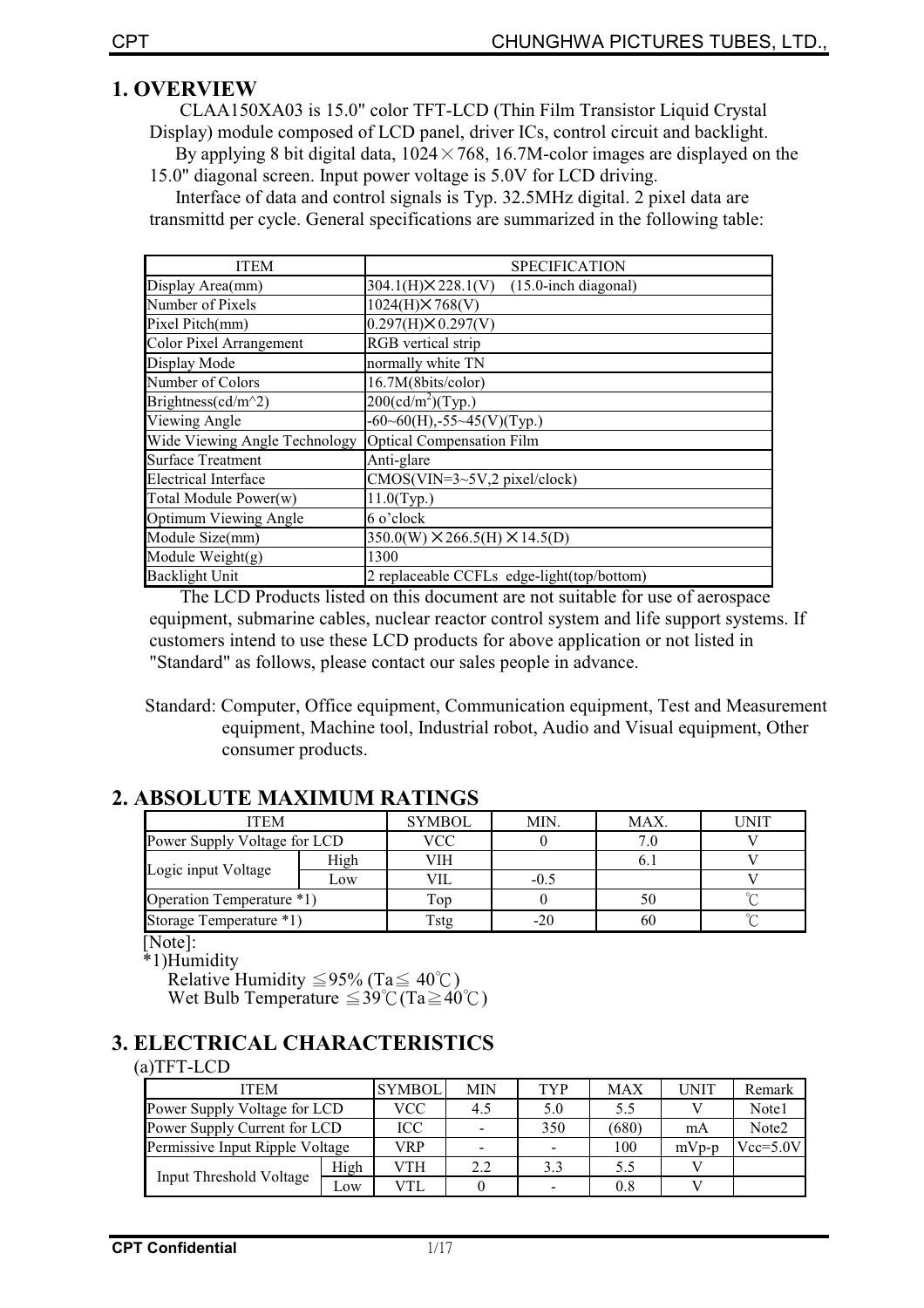



td

| <b>ITEM</b>                  | <b>SYMBOL</b> | <b>MIN</b> | <b>TYP</b> | <b>MAX</b> | <b>UNIT</b> | <b>REMARK</b>    |
|------------------------------|---------------|------------|------------|------------|-------------|------------------|
| Lamp Voltage                 | VL            |            | 625        |            |             | $IL=7.0mA$       |
| Lamp Current                 | IL            | 5.0        | 7.0        | 8.5        | mA          | Note1            |
| <b>Interter Frequency</b>    | FI            | 30         | 40         | 50         | kHz         |                  |
|                              | VS.           | 1700       |            |            |             | $Ta=0^{\circ}C$  |
| <b>Starting Lamp Voltage</b> |               | 1500       |            |            |             | $Ta=25^{\circ}C$ |
|                              |               |            |            |            |             | $IL=7.0Ma$       |
| Lamp life Time               | LT<br>25000   |            |            |            | hr          | Continuous       |
|                              |               |            |            |            |             | Operation        |

[Note 1] Lamp Current measurement method (The current meter is inserted in cold line)

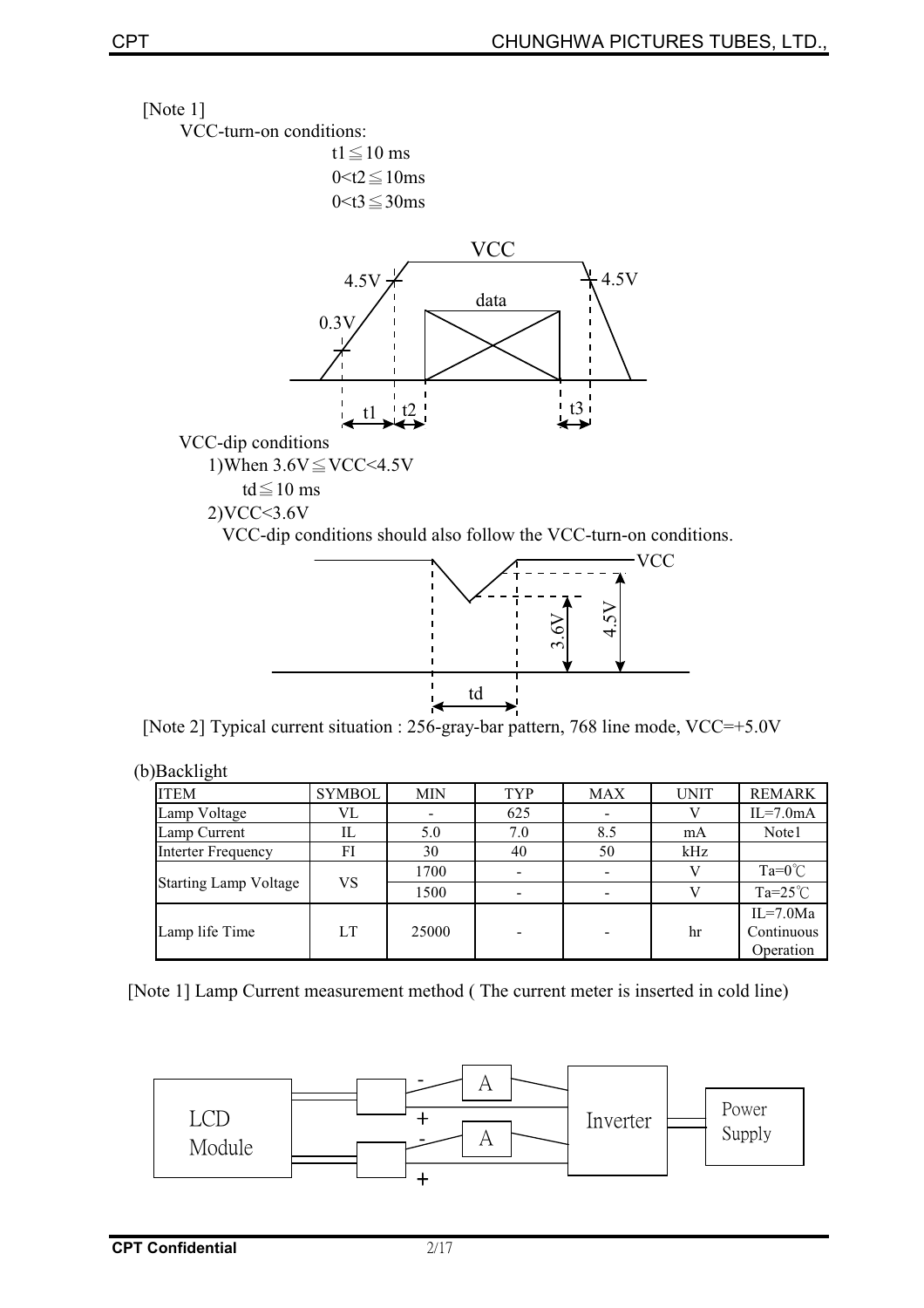## **4. INTERFACE PIN CONNECTION**

## (a) CN1(Data Signal and Power Supply) Used connector: IL-FHR45S-HF(JAE)

| Pin No                  | Symbol          | Function                                            |
|-------------------------|-----------------|-----------------------------------------------------|
| 1                       | <b>GND</b>      |                                                     |
| $\overline{2}$          | <b>CLK</b>      | Dot clock                                           |
| $\overline{\mathbf{3}}$ | <b>GND</b>      |                                                     |
| $\overline{4}$          | <b>DENA</b>     | Data enable                                         |
| 5                       | <b>GND</b>      |                                                     |
| 6                       | <b>VD</b>       | Vertical sync                                       |
| $\overline{7}$          | <b>GND</b>      |                                                     |
| 8                       | HD              | Horizontal sync                                     |
| 9                       | <b>GND</b>      |                                                     |
| 10                      | NC              | (HMS)                                               |
| 11                      | <b>GND</b>      |                                                     |
| 12                      | BO <sub>7</sub> | Blue odd data(MSB)                                  |
| 13                      | <b>BO6</b>      | Blue odd data                                       |
| 14                      | BO <sub>5</sub> | Blue odd data                                       |
| 15                      | BO <sub>4</sub> | Blue odd data                                       |
| 16                      | <b>GND</b>      |                                                     |
| 17                      | BO <sub>3</sub> | Blue odd data                                       |
| 18                      | BO <sub>2</sub> | Blue odd data                                       |
| 19                      | BO <sub>1</sub> | Blue odd data                                       |
| 20                      | BO <sub>0</sub> | Blue odd data(LSB)                                  |
| 21                      | <b>GND</b>      |                                                     |
| 22                      | GO7             | Green odd data(MSB)                                 |
| 23                      | GO <sub>6</sub> | Green odd data                                      |
| 24                      | GO <sub>5</sub> | Green odd data                                      |
| 25                      | GO <sub>4</sub> | Green odd data                                      |
| 26                      | <b>GND</b>      |                                                     |
| 27                      | GO <sub>3</sub> | Green odd data                                      |
| 28                      | GO <sub>2</sub> | Green odd data                                      |
| 29                      | GO1             | Green odd data                                      |
| 30                      | GO0             | Green odd data(LSB)                                 |
| 31                      | <b>GND</b>      |                                                     |
| 32                      | RO7             | Red odd data(MSB)                                   |
| 33                      | RO <sub>6</sub> | Red odd data                                        |
| 34                      | RO5             | Red odd data                                        |
| 35                      | RO4             | Red odd data                                        |
| 36                      | <b>GND</b>      |                                                     |
| 37                      | RO3             | Red odd data                                        |
| 38                      | RO2             | Red odd data                                        |
| 39                      | RO1             | Red odd data                                        |
| 40                      | RO0             | Red odd data(LSB)                                   |
| 41                      | <b>VCC</b>      |                                                     |
| 42                      | <b>VCC</b>      |                                                     |
| 43                      | <b>TEST</b>     | Should be open during operation(Internal test only) |
| 44                      | <b>TEST</b>     | Should be open during operation(Internal test only) |
| 45                      | <b>TEST</b>     | Should be open during operation(Internal test only) |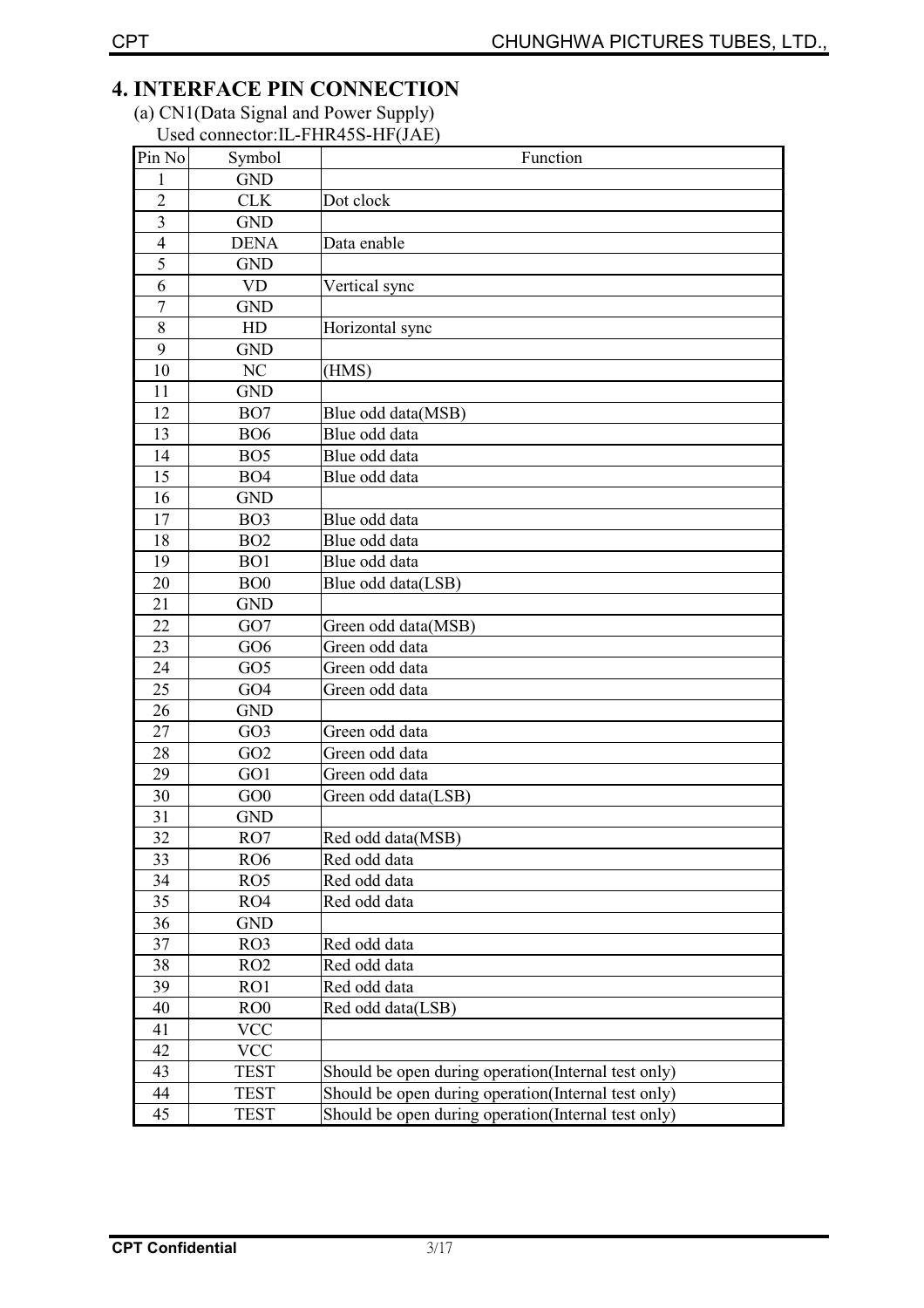| Pin No.        | Symbol          | $\sim$ SCG COMICCIÓN.IL-I HIN-900-TH (97 KL)<br>Function |
|----------------|-----------------|----------------------------------------------------------|
| $\mathbf{1}$   | <b>GND</b>      |                                                          |
| $\overline{2}$ | BE7             | Blue even data(MSB)                                      |
| $\overline{3}$ | BE <sub>6</sub> | Blue even data                                           |
| $\overline{4}$ | BE5             | Blue even data                                           |
| 5              | BE4             | Blue even data                                           |
| 6              | <b>GND</b>      |                                                          |
| $\overline{7}$ | BE3             | Blue even data                                           |
| $\overline{8}$ | BE <sub>2</sub> | Blue even data                                           |
| 9              | BE1             | Blue even data                                           |
| 10             | <b>BE0</b>      | Blue even data(LSB)                                      |
| 11             | <b>GND</b>      |                                                          |
| 12             | GE7             | Green even data(MSB)                                     |
| 13             | GE <sub>6</sub> | Green even data                                          |
| 14             | GE5             | Green even data                                          |
| 15             | GE4             | Green even data                                          |
| 16             | <b>GND</b>      |                                                          |
| 17             | GE3             | Green even data                                          |
| 18             | GE <sub>2</sub> | Green even data                                          |
| 19             | GE1             | Green even data                                          |
| 20             | GE <sub>0</sub> | Green even data(LSB)                                     |
| 21             | <b>GND</b>      |                                                          |
| 22             | RE7             | Red even data(MSB)                                       |
| 23             | RE <sub>6</sub> | Red even data                                            |
| 24             | RE5             | Red even data                                            |
| 25             | RE4             | Red even data                                            |
| 26             | <b>GND</b>      |                                                          |
| 27             | RE3             | Red even data                                            |
| 28             | RE <sub>2</sub> | Red even data                                            |
| 29             | RE1             | Red even data                                            |
| 30             | RE <sub>0</sub> | Red even data(LSB)                                       |

#### (b) CN2(Data Signal) Used connector: IL-FHR-30S-HF(JAE)

## (c)CN3,4(BACKLIGHT)

Backlight-side connector: BHR-03VS-1(JST) Inverter-side connector: SM02(8.0)B-BHS-1(JST)

| Pin No. | Symbol | <b>Function</b>    |
|---------|--------|--------------------|
|         |        | VBLH(High voltage) |
|         |        | VBLL(High voltage) |

[Note] : VBLH-VBLL = VL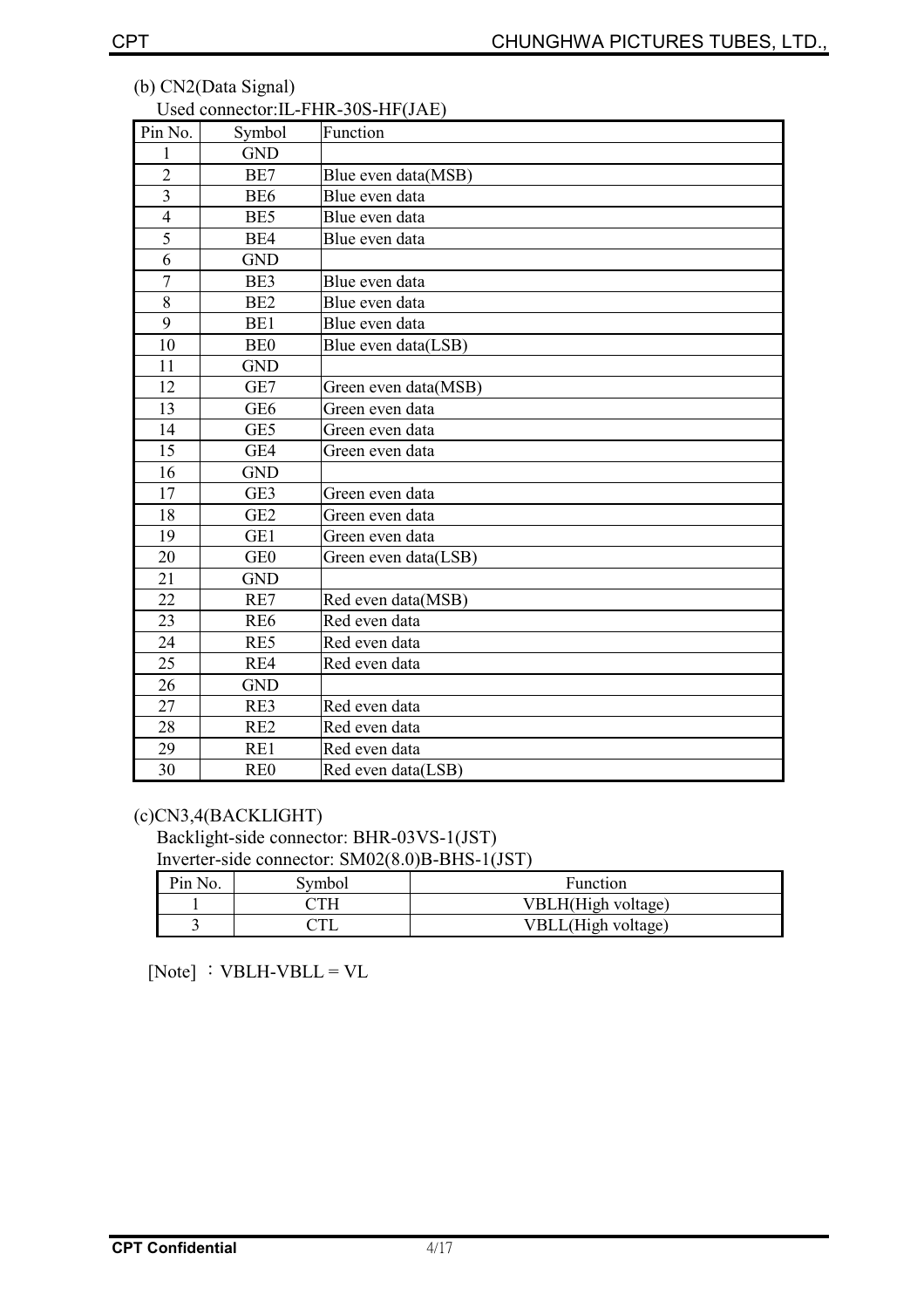## **5. INTERFACE TIMING**

(a) Timing Specifications:

|                  | <b>ITEM</b>                | <b>SYMBOL</b> | <b>MIN</b>               | TYP                          | <b>MAX</b>               | <b>UNIT</b> |
|------------------|----------------------------|---------------|--------------------------|------------------------------|--------------------------|-------------|
|                  | Frequency                  | fCLK          | 30                       | 32.5                         | 40                       | <b>MHz</b>  |
|                  | Period                     | tCLK          | 25.0                     | 30.8                         | 33.3                     | ns          |
| <b>DCLK</b>      | Low Width                  | tWCL          | 0.3                      | 0.5                          | 0.7                      | tCLK        |
| $*1)*4)$         | High Width                 | tWCH          | 0.3                      | 0.5                          | 0.7                      | tCLK        |
|                  | Rise Time                  | tr            |                          |                              | 5                        | ns          |
|                  | Fall Time                  | tf            | $\blacksquare$           | $\qquad \qquad \blacksquare$ | 5                        | ns          |
|                  | Set up Time                | tDs           | 2.3                      | $\overline{\phantom{0}}$     | $\overline{\phantom{0}}$ | ns          |
| DATA(R,G,B,DE    | Hold Time                  | tDh           | 7.3                      |                              |                          | ns          |
| NA, HD, VD)      | Rise Time                  | tr            |                          | ۰                            | 5                        | ns          |
|                  | Fall Time                  | tf            | $\overline{\phantom{a}}$ | $\qquad \qquad \blacksquare$ | 5                        | ns          |
|                  | Low width                  | tWDL          | 6                        |                              |                          | tCLK        |
|                  | Horizontal Front Porch     | tHFP          | $\theta$                 |                              |                          | tCLK        |
| DENA $*3)$       | Horizontal Back Porch      | tHBP          | 6                        | $\overline{\phantom{0}}$     |                          | tCLK        |
|                  | Vertical Front Porch       | tVFP          | $\theta$                 |                              |                          | tH          |
|                  | <b>Vertical Back Porch</b> | tVBP          | 6                        |                              |                          | tH          |
|                  | Frequency                  | fH            | $\ddot{\phantom{1}}$     | 48.4                         | 62.5                     | kHz         |
| HD $*2$ ) $*4$ ) | Period                     | tH            | 16                       | 20.7                         |                          | <b>us</b>   |
|                  | Low width                  | tWHL          | 1                        |                              |                          | tCLK        |
|                  | Frequency                  | fV            | 55                       | 60                           | 75                       | Hz          |
| $VD*2)$          | Period                     | tV            | 13.3                     | 16.7                         | 18.2                     | ms          |
|                  | Low width                  | tWVL          | 1                        |                              |                          | tH          |

[Note]  $\colon$ 

1) Data is latched at fall edge of DCLK in this specification.

2) Polaritities of HD and VD are negative in this specification.

3) DENA(Data Enable) should always be positive polarity as shown in the timing specification.

4) DCLK should appear during all blanking period, and HD should appear during blanking period of frame cycle.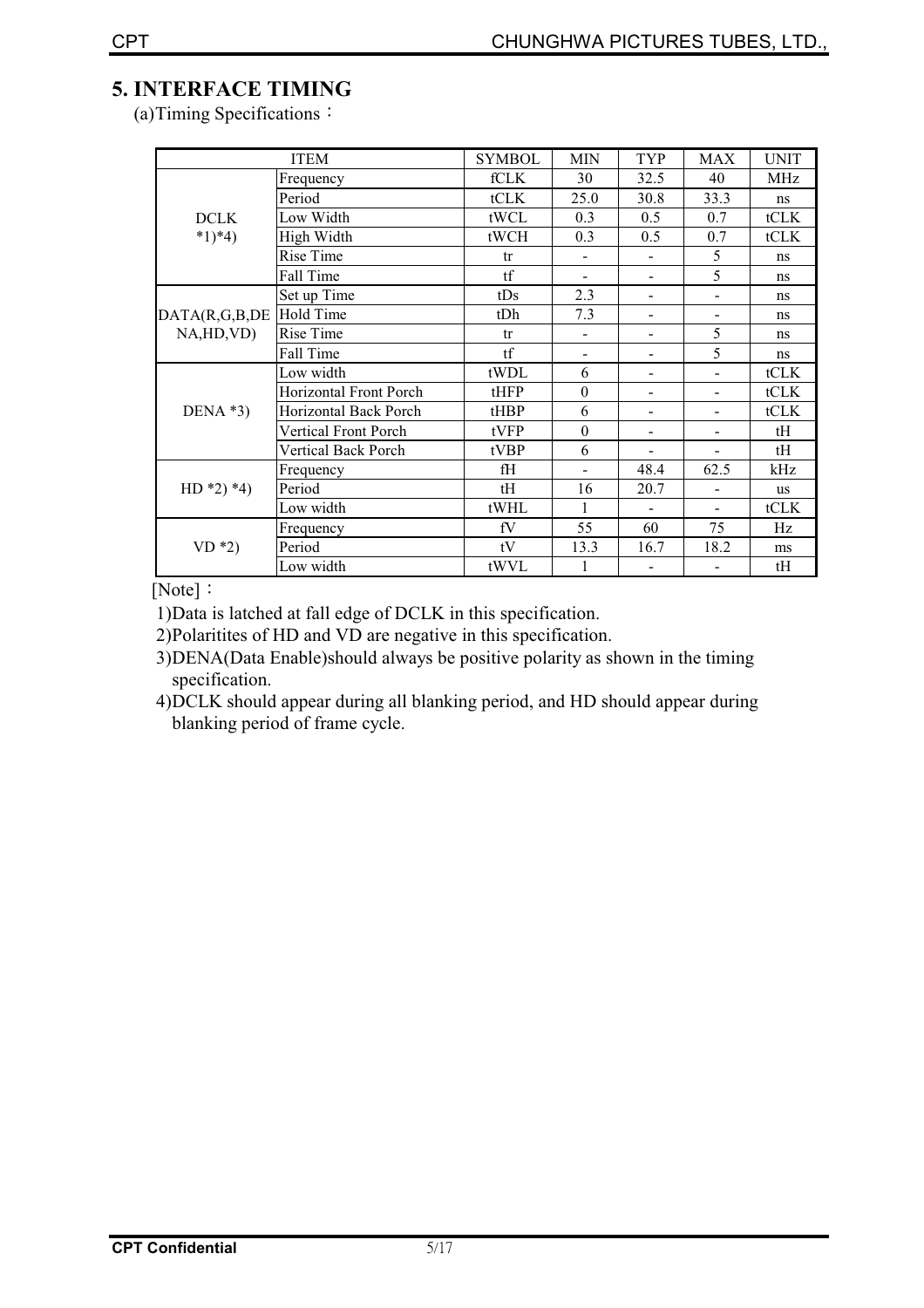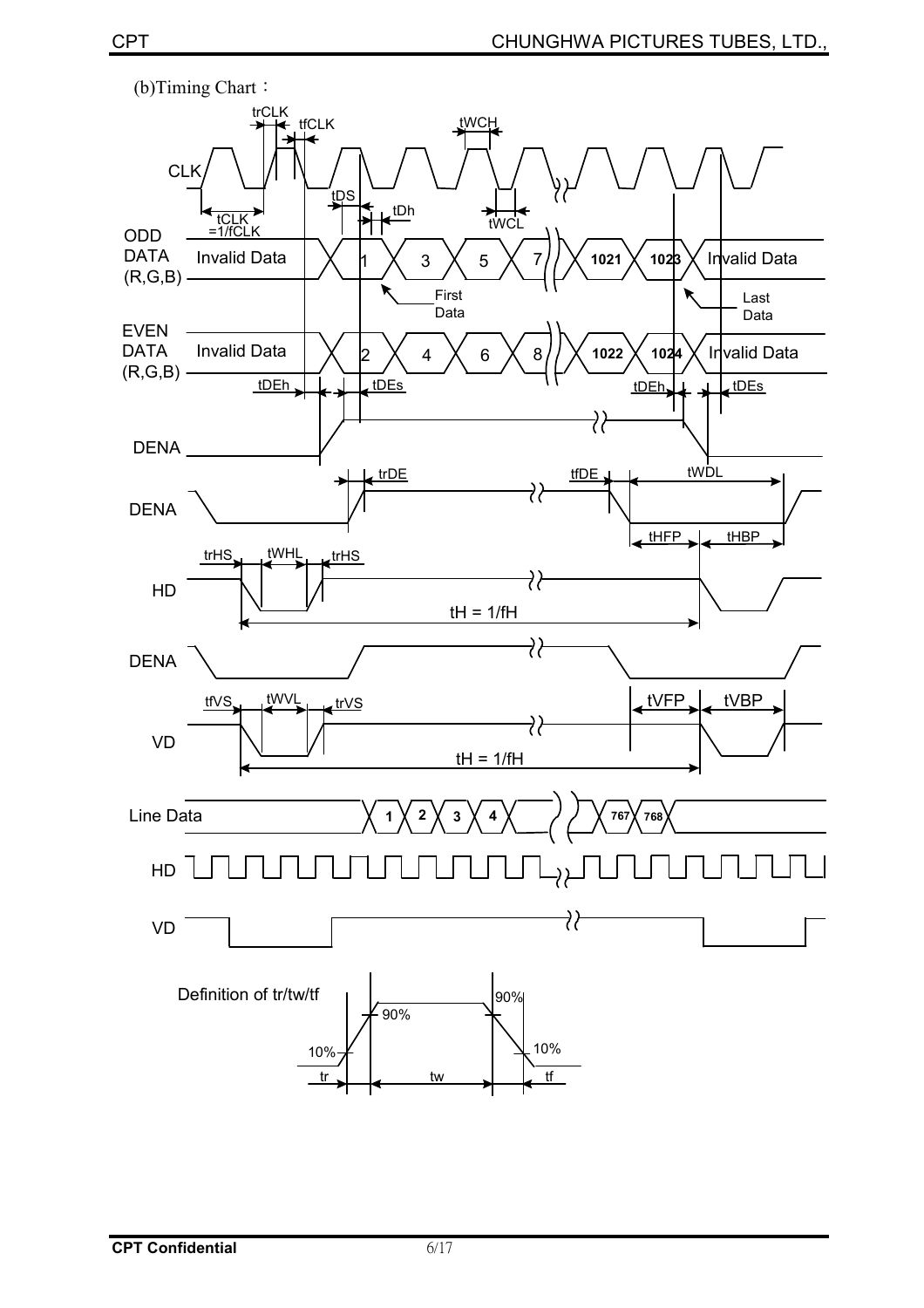## (c)Color Data Assignment:

|              | <b>COLOR INPUT DATA</b> | R DATA     |              |                |                                     |                | <b>G DATA</b>                     |                |                  |                  |                  | <b>B DATA</b>    |                  |                |                                                                      |                  |                  |                  |                  |                  |                  |                  |                  |              |                |
|--------------|-------------------------|------------|--------------|----------------|-------------------------------------|----------------|-----------------------------------|----------------|------------------|------------------|------------------|------------------|------------------|----------------|----------------------------------------------------------------------|------------------|------------------|------------------|------------------|------------------|------------------|------------------|------------------|--------------|----------------|
|              |                         |            |              |                |                                     |                |                                   |                |                  |                  |                  |                  |                  |                | R7 R6'R5'R4'R3'R2'R1 R0 G7 G6 G5 G4 G3 G2 G1 G0 B7 B6 B5 B4 B3 B2 B1 |                  |                  |                  |                  |                  |                  |                  |                  |              | ${\bf B0}$     |
|              |                         | <b>MSB</b> |              |                |                                     |                |                                   |                | LSB              | <b>MSB</b>       |                  |                  |                  |                |                                                                      |                  | LSB              | <b>MSB</b>       |                  |                  |                  |                  |                  |              | ${\rm LSB}$    |
| <b>BASIC</b> | <b>BLACK</b>            |            |              |                |                                     |                | $0 \t0 \t0 \t0 \t0 \t0 \t0 \t0$   |                | $\mathbf{0}$     | $\mathbf{0}$     | $\overline{0}$   | $\mathbf{0}$     | $\mathbf{0}$     | $\mathbf{0}$   | $\theta$                                                             | $\mathbf{0}$     | $\theta$         | $\mathbf{0}$     | $\mathbf{0}$     | $\mathbf{0}$     | $\theta$         | $\mathbf{0}$     | $\mathbf{0}$     | $\theta$     | $\overline{0}$ |
| <b>COLOR</b> | RED(255)                |            | $\mathbf{1}$ | $\blacksquare$ | $1\ \ 1\ \ 1\ \ 1$                  |                | $\mathbf{1}$                      |                | 1                | $\mathbf{0}$     | $\mathbf{0}$     | $\mathbf{0}$     | $\boldsymbol{0}$ | $\mathbf{0}$   | $\mathbf{0}$                                                         | $\theta$         | $\mathbf{0}$     | $\theta$         | $\theta$         | $\theta$         | $\theta$         | $\mathbf{0}$     | $\boldsymbol{0}$ | $\theta$     | $\mathbf{0}$   |
|              | <b>GREEN(255)</b>       |            | $0 \t0$      | $\mathbf{0}$   |                                     | $0 \quad 0$    | $\boldsymbol{0}$                  | $\overline{0}$ | $\mathbf{0}$     | 1                | 1                | 1                | 1                | 1              | 1                                                                    |                  | 1                | $\overline{0}$   | $\overline{0}$   | $\theta$         | $\mathbf{0}$     | $\mathbf{0}$     | $\overline{0}$   | $\mathbf{0}$ | $\overline{0}$ |
|              | <b>BLUE(255)</b>        |            | $0 \quad 0$  | 0              | 0                                   | 0 <sub>1</sub> | $\boldsymbol{0}$                  | $\overline{0}$ | $\mathbf{0}$     | $\mathbf{0}$     | $\mathbf{0}$     | $\mathbf{0}$     | $\mathbf{0}$     | $\overline{0}$ | $\mathbf{0}$                                                         | $\theta$         | $\theta$         |                  |                  |                  |                  |                  | $\mathbf{1}$     |              | $\mathbf{1}$   |
|              | <b>CYAN</b>             |            |              |                | $0 \t 0 \t 0 \t 0 \t 0 \t 0$        |                |                                   |                | $\mathbf{0}$     | 1                | $\mathbf{1}$     | $\mathbf{1}$     | $\mathbf{1}$     | $\mathbf{1}$   | $\mathbf{1}$                                                         |                  | $\mathbf{1}$     | $\mathbf{1}$     | 1                |                  | $\mathbf{1}$     | $\mathbf{1}$     | $\mathbf{1}$     |              | $\mathbf{1}$   |
|              | <b>MAGENTA</b>          |            |              |                | $1 \quad 1 \quad 1 \quad 1 \quad 1$ |                |                                   |                |                  | $\overline{0}$   | $\boldsymbol{0}$ | $\mathbf{0}$     | $\mathbf{0}$     | $\mathbf{0}$   | $\mathbf{0}$                                                         | $\mathbf{0}$     | $\mathbf{0}$     |                  |                  |                  |                  | 1                | 1                |              | 1              |
|              | YELLOW                  |            |              |                |                                     |                | 1 i 1 i 1 i 1 i 1 i 1 i 1         |                |                  |                  | 1                |                  | 1                |                |                                                                      |                  | 1                | $\mathbf{0}$     | $\mathbf{0}$     | $\theta$         | $\mathbf{0}$     | $\mathbf{0}$     | $\overline{0}$   | $\mathbf{0}$ | $\mathbf{0}$   |
|              | <b>WHITE</b>            |            |              |                |                                     |                | $1 - 1 - 1 - 1 - 1 - 1 - 1$       |                |                  | 1                | $\mathbf{1}$     | 1                | $\mathbf{1}$     | 1              | $\mathbf{1}$                                                         | 1                | $\mathbf{1}$     | 1                | $\mathbf{1}$     |                  | $\mathbf{1}$     | $\mathbf{1}$     | $\mathbf{1}$     | 1            | $\mathbf{1}$   |
| <b>RED</b>   | RED(0)                  |            |              |                |                                     |                | $0 \t0 \t0 \t0 \t0 \t0 \t0 \t0$   |                | $\boldsymbol{0}$ | $\boldsymbol{0}$ | 0                | $\boldsymbol{0}$ | $\boldsymbol{0}$ | $\bf{0}$       | 0                                                                    | $\mathbf{0}$     | $\bf{0}$         | $\boldsymbol{0}$ | $\bf{0}$         | $\mathbf{0}$     | $\boldsymbol{0}$ | $\boldsymbol{0}$ | $\boldsymbol{0}$ | $\mathbf{0}$ | $\mathbf{0}$   |
|              | RED(1)                  |            |              |                |                                     |                | $0 \t 0 \t 0 \t 0 \t 0 \t 0 \t 0$ |                |                  | $\theta$         | $\theta$         | $\theta$         | $\theta$         | $\theta$       | $\theta$                                                             | $\theta$         | $\theta$         | $\theta$         | $\theta$         | $\Omega$         | $\theta$         | $\mathbf{0}$     | $\overline{0}$   | $\Omega$     | $\mathbf{0}$   |
|              | RED(2)                  |            |              |                |                                     |                | $0 \t 0 \t 0 \t 0 \t 0 \t 0 \t 1$ |                | $\theta$         | $\Omega$         | $\theta$         | $\theta$         | $\theta$         | $\theta$       | $\theta$                                                             | $\Omega$         | $\Omega$         | $\theta$         | $\theta$         | $\Omega$         | $\Omega$         | $\theta$         | $\theta$         | $\theta$     | $\theta$       |
|              |                         |            |              |                |                                     |                |                                   |                |                  |                  |                  |                  |                  |                |                                                                      |                  |                  |                  |                  |                  |                  |                  |                  |              |                |
|              |                         |            |              |                |                                     |                |                                   |                |                  |                  |                  |                  |                  |                |                                                                      |                  |                  |                  |                  |                  |                  |                  |                  |              |                |
|              | RED(254)                |            |              |                | $1 \t1 \t1$                         |                |                                   |                | $\theta$         | $\Omega$         | $\theta$         | $\theta$         | $\theta$         | $\theta$       | $\theta$                                                             | $\theta$         | $\theta$         | $\theta$         | $\mathbf{0}$     | $\theta$         | $\theta$         | $\theta$         | $\overline{0}$   | $\theta$     | $\overline{0}$ |
|              | RED(255)                |            |              |                |                                     |                |                                   |                |                  | $\overline{0}$   | $\bf{0}$         | $\boldsymbol{0}$ | $\bf{0}$         | $\bf{0}$       | $\bf{0}$                                                             | $\boldsymbol{0}$ | $\boldsymbol{0}$ | $\bf{0}$         | $\boldsymbol{0}$ | $\boldsymbol{0}$ | $\bf{0}$         | $\boldsymbol{0}$ | $\boldsymbol{0}$ | $\bf{0}$     | $\mathbf{0}$   |
| <b>GREEN</b> | GREEN(0)                |            |              |                |                                     |                | $0 \t0 \t0 \t0 \t0 \t0 \t0$       |                | $\theta$         | $\Omega$         | $\mathbf{0}$     | $\mathbf{0}$     | $\mathbf{0}$     | $\mathbf{0}$   | $\mathbf{0}$                                                         | $\theta$         | $\mathbf{0}$     | $\theta$         | $\mathbf{0}$     | $\theta$         | $\mathbf{0}$     | $\mathbf{0}$     | $\mathbf{0}$     | $\theta$     | $\mathbf{0}$   |
|              | GREEN(1)                |            |              |                |                                     |                | $0 \t0 \t0 \t0 \t0 \t0 \t0 \t0$   |                | $\theta$         | $\theta$         | $\Omega$         | $\theta$         | $\theta$         | $\mathbf{0}$   | $\theta$                                                             | $\theta$         | 1                | $\mathbf{0}$     | $\mathbf{0}$     | $\Omega$         | $\theta$         | $\mathbf{0}$     | $\mathbf{0}$     | $\theta$     | $\overline{0}$ |
|              | GREEN(2)                |            |              |                |                                     |                | 0.0000000000000                   |                | $\theta$         | $\theta$         | $\mathbf{0}$     | $\theta$         | $\mathbf{0}$     | $\theta$       | $\mathbf{0}$                                                         |                  | $\theta$         | $\theta$         | $\theta$         | $\theta$         | $\theta$         | $\theta$         | $\mathbf{0}$     | $\mathbf{0}$ | $\mathbf{0}$   |
|              |                         |            |              |                |                                     |                |                                   |                |                  |                  |                  |                  |                  |                |                                                                      |                  |                  |                  |                  |                  |                  |                  |                  |              |                |
|              |                         |            |              |                |                                     |                |                                   |                |                  |                  |                  |                  |                  |                |                                                                      |                  |                  |                  |                  |                  |                  |                  |                  |              |                |
|              | <b>GREEN(254)</b>       |            |              |                | $0$ 0 0 0 0 0                       |                | $\mathbf{0}$                      | $\bf{0}$       | $\mathbf{0}$     |                  | 1                | $\mathbf{1}$     | $\mathbf{1}$     | $\mathbf{1}$   | $\mathbf{1}$                                                         |                  | $\theta$         | $\mathbf{0}$     | $\mathbf{0}$     | $\theta$         | $\theta$         | $\mathbf{0}$     | $\boldsymbol{0}$ | $\Omega$     | $\overline{0}$ |
|              | <b>GREEN(255)</b>       |            |              |                | $0 \t 0 \t 0 \t 0 \t 0$             |                | 0                                 |                | $\mathbf{0}$     |                  | 1                |                  | 1                |                | 1                                                                    |                  | 1                | $\mathbf{0}$     | $\Omega$         | $\mathbf{0}$     | $\theta$         | $\mathbf{0}$     | $\mathbf{0}$     | $\mathbf{0}$ | $\overline{0}$ |
| <b>BLUE</b>  | BLUE(0)                 |            |              |                |                                     |                | 0 0 0 0 0 0 0 0 0 0               |                | $\boldsymbol{0}$ | $\overline{0}$   | $\theta$         | $\mathbf{0}$     | $\mathbf{0}$     | $\mathbf{0}$   | $\theta$                                                             | $\theta$         | $\theta$         | $\theta$         | $\theta$         | $\theta$         | $\theta$         | $\mathbf{0}$     | $\mathbf{0}$     | $\theta$     | $\mathbf{0}$   |
|              | BLUE(1)                 |            |              |                |                                     |                | 0 0 0 0 0 0 0 0 0 0               |                | $\mathbf{0}$     | $\theta$         | $\theta$         | $\mathbf{0}$     | $\mathbf{0}$     | $\mathbf{0}$   | $\mathbf{0}$                                                         | $\theta$         | $\theta$         | $\mathbf{0}$     | $\mathbf{0}$     | $\Omega$         | $\theta$         | $\mathbf{0}$     | $\overline{0}$   | $\theta$     | $\mathbf{1}$   |
|              | BLUE(2)                 |            |              |                |                                     |                | $0 \t 0 \t 0 \t 0 \t 0 \t 0 \t 0$ |                | $\theta$         | $\theta$         | $\theta$         | $\Omega$         | $\mathbf{0}$     | $\theta$       | $\theta$                                                             | $\Omega$         | $\theta$         | $\theta$         | $\theta$         | $\Omega$         | $\theta$         | $\theta$         | $\overline{0}$   |              | $\overline{0}$ |
|              |                         |            |              |                |                                     |                |                                   |                |                  |                  |                  |                  |                  |                |                                                                      |                  |                  |                  |                  |                  |                  |                  |                  |              |                |
|              |                         |            |              |                |                                     |                |                                   |                |                  |                  |                  |                  |                  |                |                                                                      |                  |                  |                  |                  |                  |                  |                  |                  |              |                |
|              | <b>BLUE(254)</b>        |            |              |                |                                     |                | $0 + 0 + 0 + 0 + 0 + 0 + 0$       |                | $\theta$         | $\Omega$         | $\theta$         | $\theta$         | $\theta$         | $\theta$       | $\theta$                                                             | $\theta$         | $\theta$         |                  |                  |                  |                  |                  | 1                |              | $\overline{0}$ |
|              | <b>BLUE(255)</b>        |            |              |                |                                     |                | $0 \t 0 \t 0 \t 0 \t 0 \t 0 \t 0$ |                | $\Omega$         | 0                | $\Omega$         | 0                | $\theta$         | $\Omega$       | $\theta$                                                             | $\Omega$         | $\Omega$         |                  |                  |                  |                  |                  |                  |              | $\mathbf{1}$   |

[Note]  $\colon$ 

(1) Definition of gray scale:

 $Color(n)$ : n indicates gray scale level.

Higher n means brighter level.

 $(2)$ Data:1-High,0-Low.

(3) This assignment is applied to both odd and even data.

(d)Color Data Assignment:

|               |               | $\cdot \cdot$ |               | $\cdot \cdot$ | D(1023,1)<br>- 1            | D(1024,1)     |
|---------------|---------------|---------------|---------------|---------------|-----------------------------|---------------|
|               |               | $\cdot$ .     |               |               | $D(1023,2)$ $D(1024,2)$     |               |
| $\cdot \cdot$ | $\cdot \cdot$ |               | $\cdot \cdot$ |               | $\cdot \cdot$               | $\cdot \cdot$ |
| D(1,Y)        |               | $\cdot \cdot$ | D(X, Y)       |               | $D(1023,Y)$ $D(1024,Y)$     |               |
| $\cdot \cdot$ |               |               |               |               | $\cdot \cdot$               |               |
| D(1,767)<br>÷ | D(2,767)      | $\cdot$ .     | D(X, 767)     |               | $D(1023,767)$ $D(1024,767)$ |               |
|               |               | $\cdot \cdot$ |               | $\cdot \cdot$ | $D(1023,768)$ $D(1024,768)$ |               |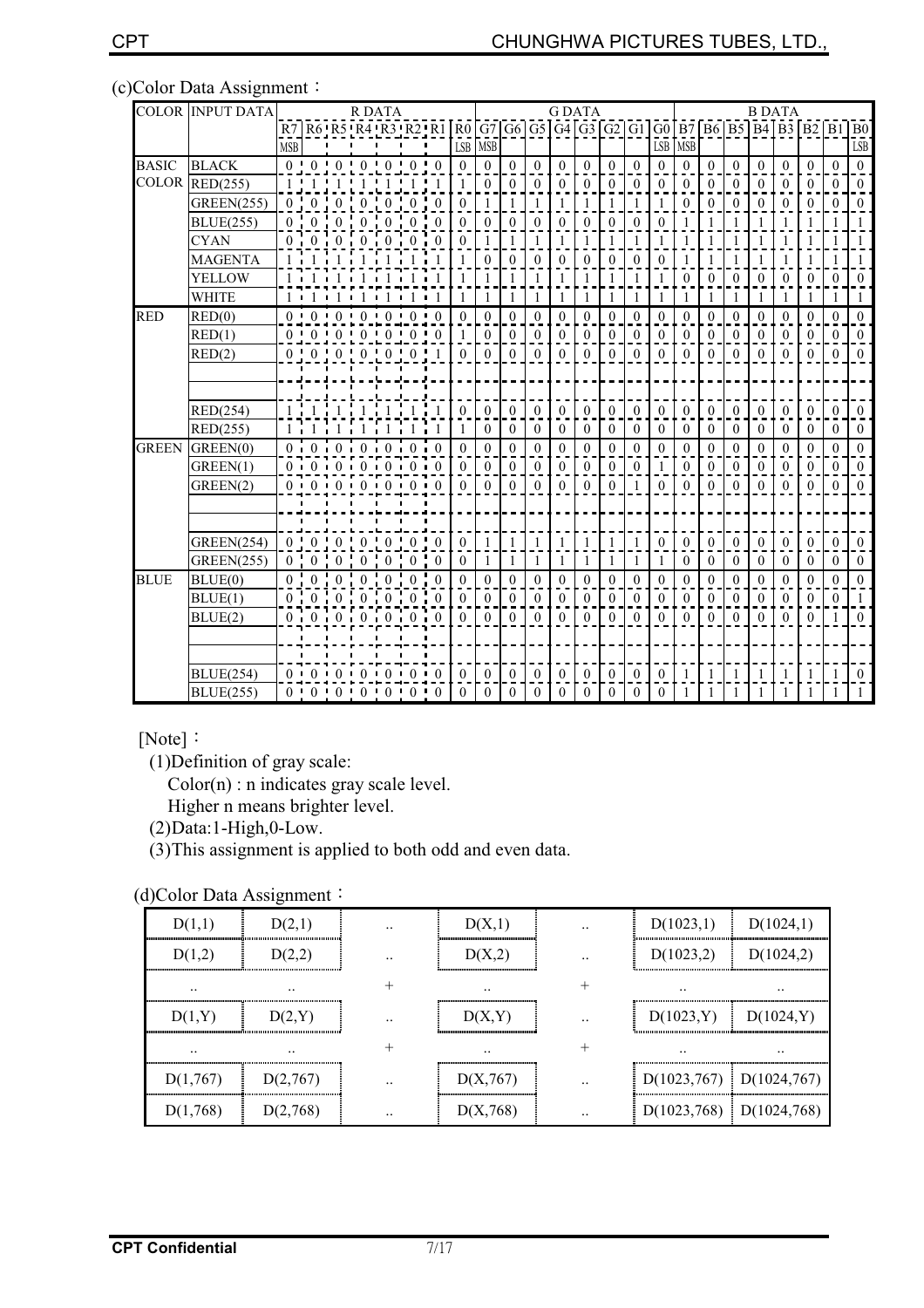## **6. BLOCK DIAGRAM**



#### **BACK LIGHT**

# $CN3,4$ **CCFL**  $\overline{0}$  $\circledS$

## **INVERTER CIRCUIT (OUT SIDE)**

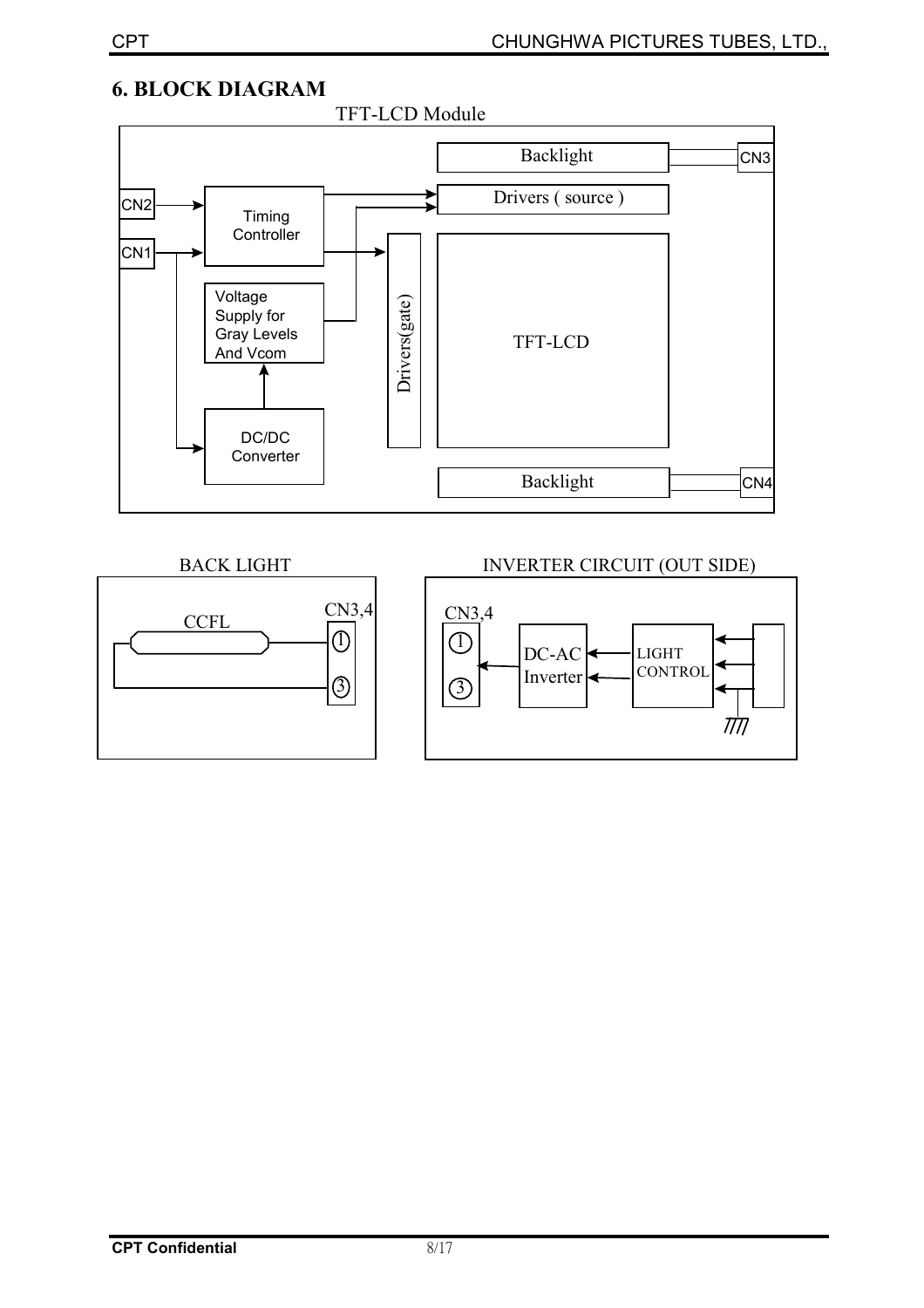## 7. MECHANICAL SPECIFICATION

(a) Front side



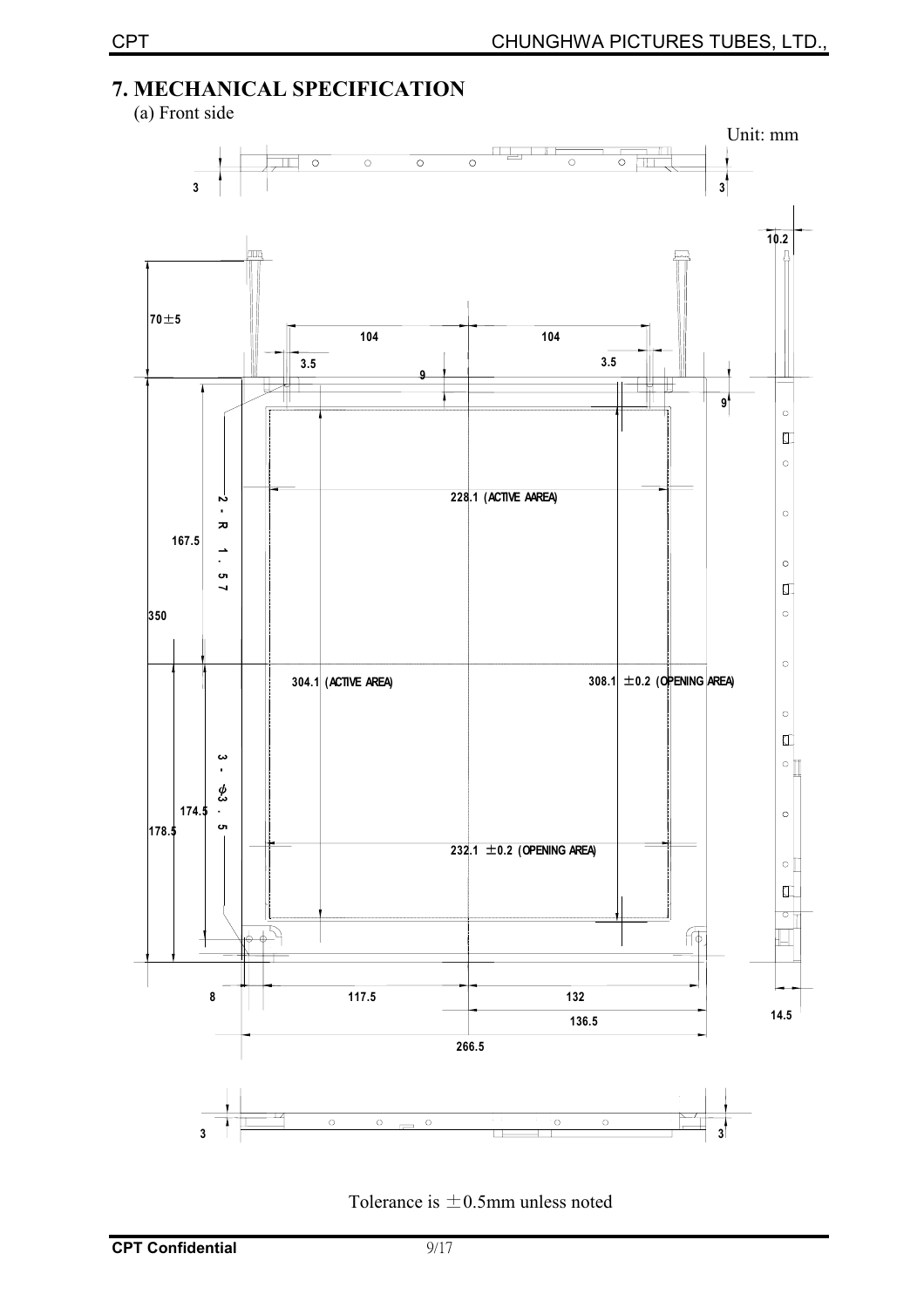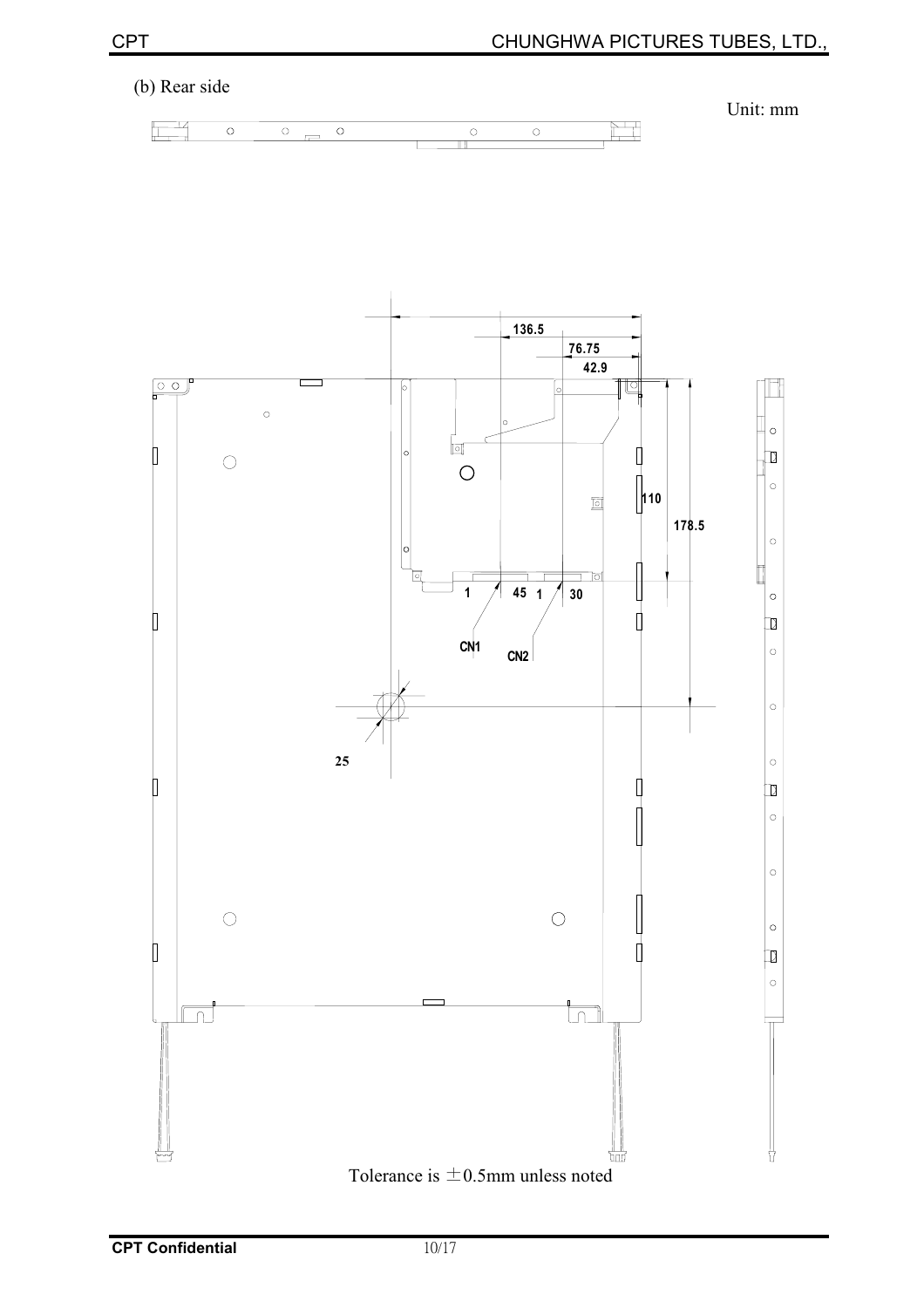## (c)Label position:



CTAAXXXX for UL apply, other safety apply use CLAAXXXX.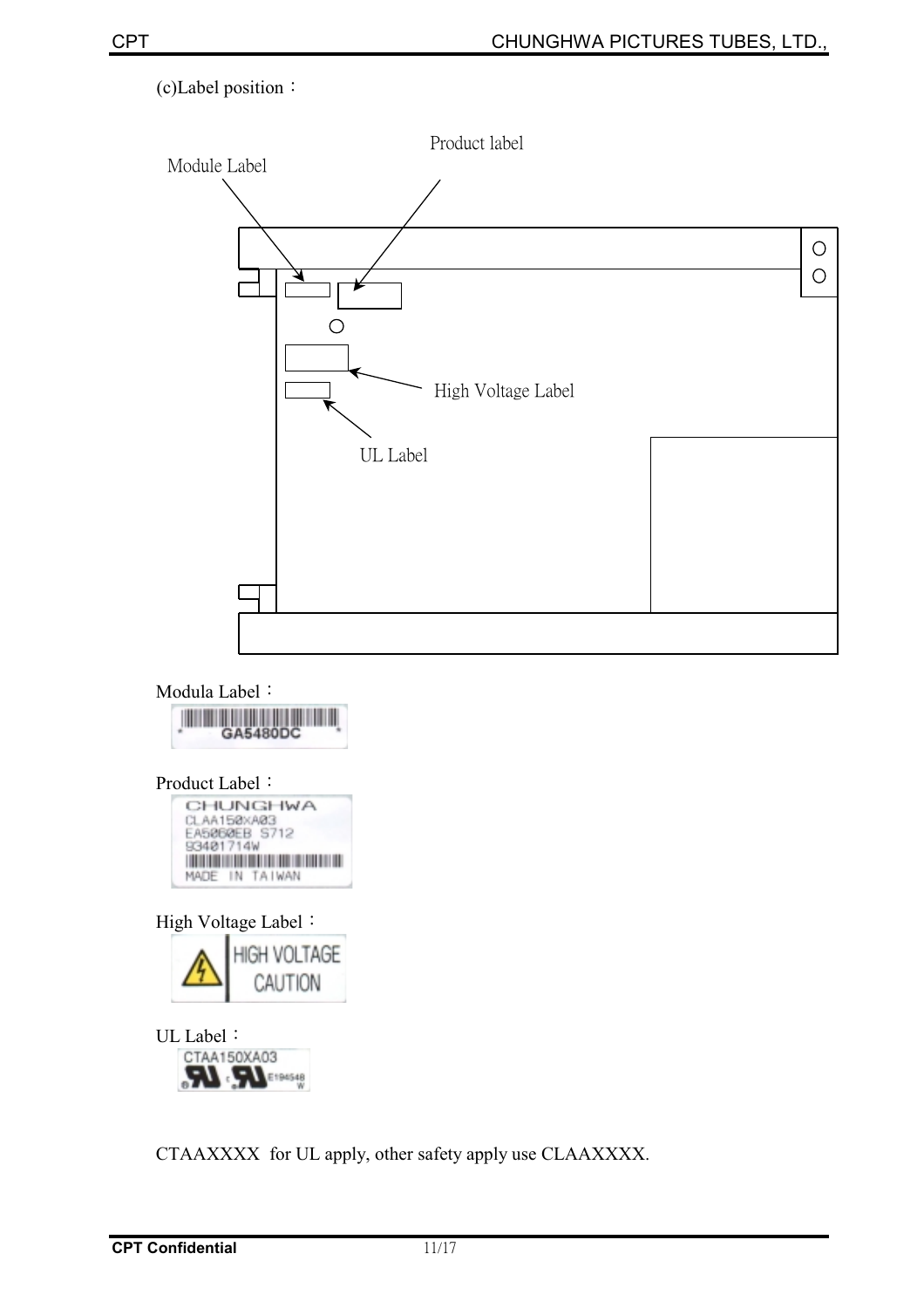|                       |            |               |                                |                |                | Ta= $25^{\circ}$ C, VCC=5.0V |               |  |
|-----------------------|------------|---------------|--------------------------------|----------------|----------------|------------------------------|---------------|--|
| <b>ITEM</b>           |            | <b>SYMBOL</b> | <b>CONDITION</b>               | MIN.           | TYP.           | MAX.                         | <b>UNIT</b>   |  |
| <b>Contrast Ratio</b> |            | <b>CR</b>     | $\varphi = \theta = 0^{\circ}$ | (200)          | 350            |                              |               |  |
|                       | Normal     | L             | $\varphi = \theta = 0^{\circ}$ | 160            | 200            | 250                          | $cd/m^2$      |  |
| Luminance             | Uniformity | $\triangle$ L | $\varphi = \theta = 0^{\circ}$ |                |                | 30                           | $\frac{0}{0}$ |  |
|                       |            | tr            | $\varphi = \theta = 0^{\circ}$ |                | 13             |                              | ms            |  |
| Response Time         |            | tf            | $\varphi = \theta = 0^{\circ}$ |                | 27             |                              | ms            |  |
|                       | Horizontal | $\varphi$     |                                | $-50 - 50$     | $-60 - 60$     |                              | $\circ$       |  |
| Viewing Angle         | Vertical   | $\theta$      | $CR \ge 10$                    | $-45 - 40$     | $-55-45$       |                              | $\circ$       |  |
| Image sticking        |            | tis           | 2 hours                        |                |                | $\overline{c}$               | S             |  |
|                       | Red        | X<br>V        |                                | 0.567<br>0.313 | 0.597<br>0.343 | 0.627<br>0.373               |               |  |
|                       | Green      | X             |                                | 0.286          | 0.316          | 0.346                        |               |  |
| Color                 |            | V             | $\varphi = \theta = 0^{\circ}$ | 0.536          | 0.566          | 0.596                        |               |  |
| Coordinates           | Blue       | $\mathbf{x}$  |                                | 0.123          | 0.153          | 0.183                        |               |  |
|                       |            | v             |                                | 0.101          | 0.131          | 0.161                        |               |  |
|                       | White      | X             |                                | 0.280          | 0.310          | 0.340                        |               |  |
|                       |            | y             |                                | 0.298          | 0.328          | 0.358                        |               |  |

## **8.OPTICAL CHARACTERISTICS**

These items are measured using BM-5A(TOPCON) OR LCD-7000 (Outsuka Electronic) under the dark room condition(no ambient light).

\*) Condition: IL=7.0mA, Inverter frequency: 40kHz.

Definition of these measurement items are as follows:

#### (a) Definition of Contrast Ratio

CR=ON(White)Luminance/OFF(Black)Luminance

(b)Definition of Luminance and Luminance uniformity:

(c)Definition of Viewing Angle( $\theta$ , $\phi$ )

 $L=[L_{(MAX)}/L_{(MIN)}-1]\times 100$ Measure White Luminance on the below 5 points **MEASUREMENT POINTS** 256 512 768  $(1,1)$ **Left** 192  $\blacktriangle$ Lower 384 576  $\overline{4}$ 3  $(1024, 768)$ (d)Definition of Response Time White 90% Luminance

tr



10%

Black

tf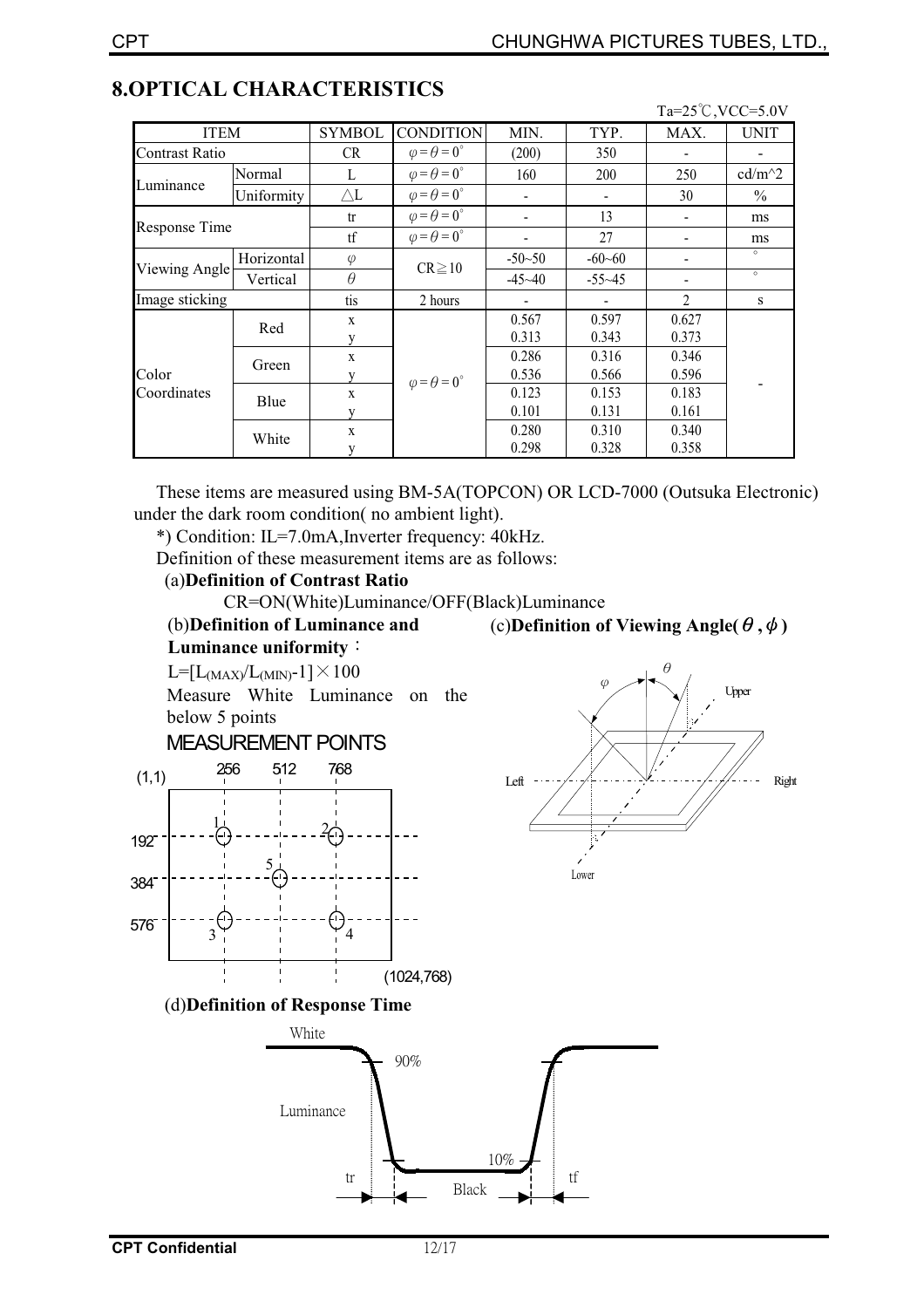(e)Image sticking:

Continuously display the test pattern shown in the figure below for two-hours. Then display a completely white screen. The previous image shall not persist more than two seconds at  $25^{\circ}$ C.

## **TEST PATTERN FOR IMAGE STICKING TEST**



## **9.RELIABILITY TEST CONDITIONS**

(a) Temperature and Humidity

| <b>ITEM</b>                    | <b>CONDITION</b>                       |
|--------------------------------|----------------------------------------|
| <b>HIGH TEMPERATURE</b>        | 40°C,95%RH,240h                        |
| <b>HIGH HUMIDITY OPERATION</b> | (No condensation)                      |
| HIGH TEMPERATURE OPERATION     | 50°C,240h                              |
| LOW TEMPERATURE STORAGE        | $-20^{\circ}$ C, 240h                  |
| <b>THERMAL SHOCK</b>           | BETWEEN -20℃(1hr)AND 60℃(1hr),5 CYCLES |
| HIGH TEMPERATURE STORAGE       | $60^{\circ}$ C, 240h                   |
| LOW TEMPERATURE OPERATION      | $0^{\circ}$ C, 240h                    |

#### (b) Shock & Vibration

| <b>ITEM</b>      | <b>CONDITION</b>                                                    |
|------------------|---------------------------------------------------------------------|
| <b>ISHOCK</b>    | Shock level: $980m/s^2(100G)$                                       |
| (NON-OPERATION)  | Waveform: half sinusoidal wave, 2ms                                 |
|                  | Number of shocks: one shock input in each direction of three        |
|                  | mutually perpendicular axes for a total of six shock inputs         |
| <b>VIBRATION</b> | Vibration level: $9.8m/s^2(1.0G)$ zero to peak                      |
| (NON-OPERATION)  | Waveform: sinusoidal                                                |
|                  | Frequency range: 5 to 500 Hz                                        |
|                  | Frequency sweep rate: 0.5 octave/min                                |
|                  | Duration: one sweep from 5 to 500 to 5 Hz in each of three mutually |
|                  | perpendicular axis(each x,y,z axis: 1 hour, total 3 hours)          |

(c)Judgment standard

The judgment of the above test should be made as follow:

- Pass: Normal display image with no obvious non-uniformity and no line defect. Partial transformation of the module parts should be ignored.
- Fail: No display image, obvious non-uniformity, or line defects.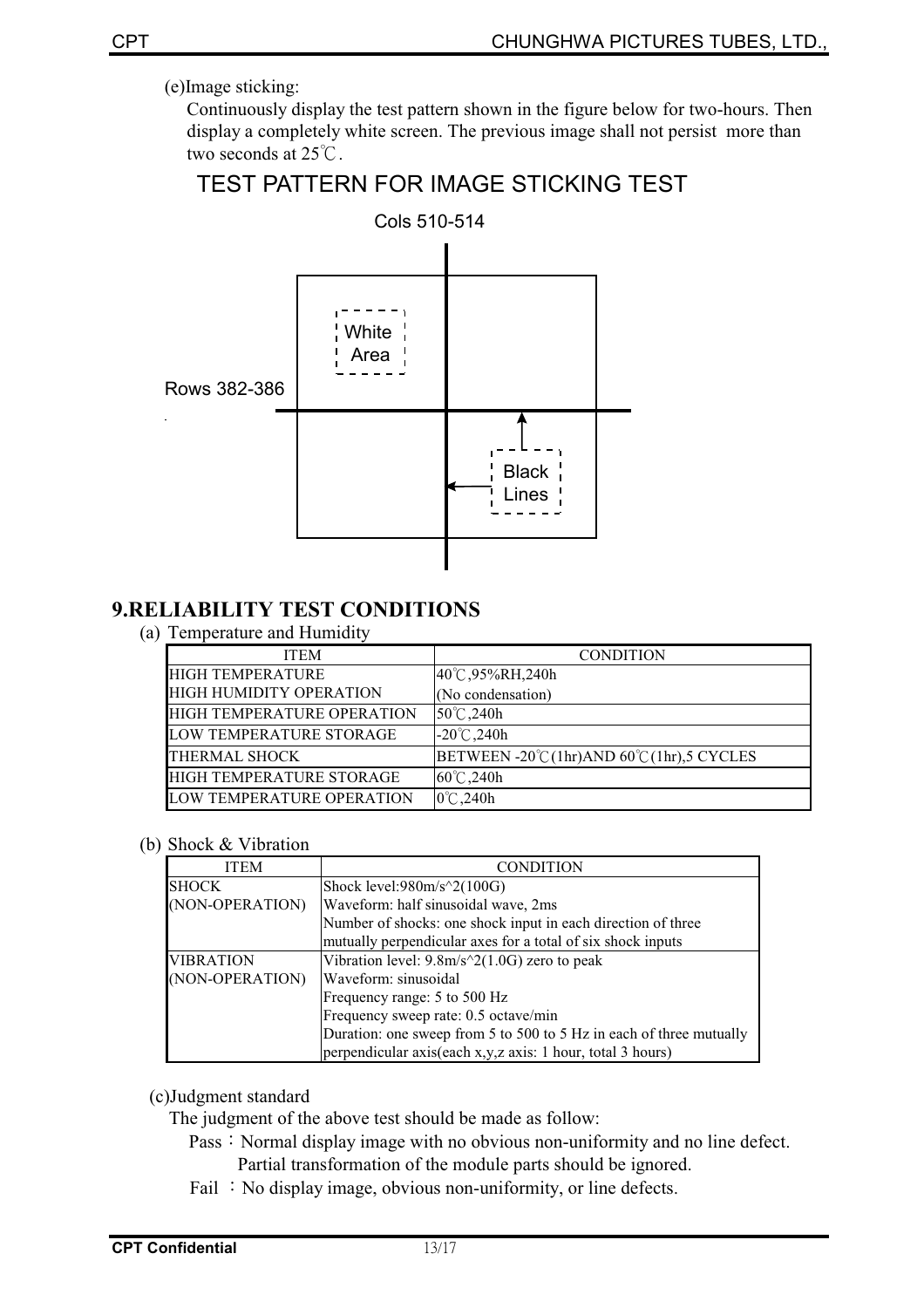## **10.INSPECTION STANDARDS**

#### (a) Scope

This Incoming Inspection Standard shall be applied to TFT-LCD modules (hereinafter called the "LCMs") supplied by CPT (hereinafter called the "Supplier" to Customer.

#### (b) Incoming Inspection Right

The Customer shall have the right to conduct at its own cost and expense, an incoming inspection of the LCMs at the destination specified in the relevant B/L(Bills of Lading) in accordance with the LCM's specifications separately agreed upon and the inspection criteria set forth in this article.

The Customer shall notify the Supplier in written of the inspection Standard within 40 days from the date of the B/L.

Should the Customer fail to notify the results to Supplier within 40 days period, the right to reject the LCMs should then lapse, and the said LCMs shall be deemed to have been accepted by the Customer.

#### (c) Inspection conditions is as follows:

- (1) Viewing distance is approximately 35 cm
- (2) Viewing angle is normal to the LCD panel as fig.  $10-1(\pm 10^{\circ})$
- (3) Exceptional case: inspection of image-sticking, etc. $(\pm 40^{\circ})$

#### (d) Special condition:

- (1) Viewing distance is close for inspection of adjacent dots and distance between defect dots.
- (2) Viewing condition of "Shot block non-uniformity from oblique angle" is as fig.  $10-2.$
- (1) Ambient temperature are approximately  $25^{\circ}$ C
- (4) Ambient illuminance is from 300 to 500 lux.

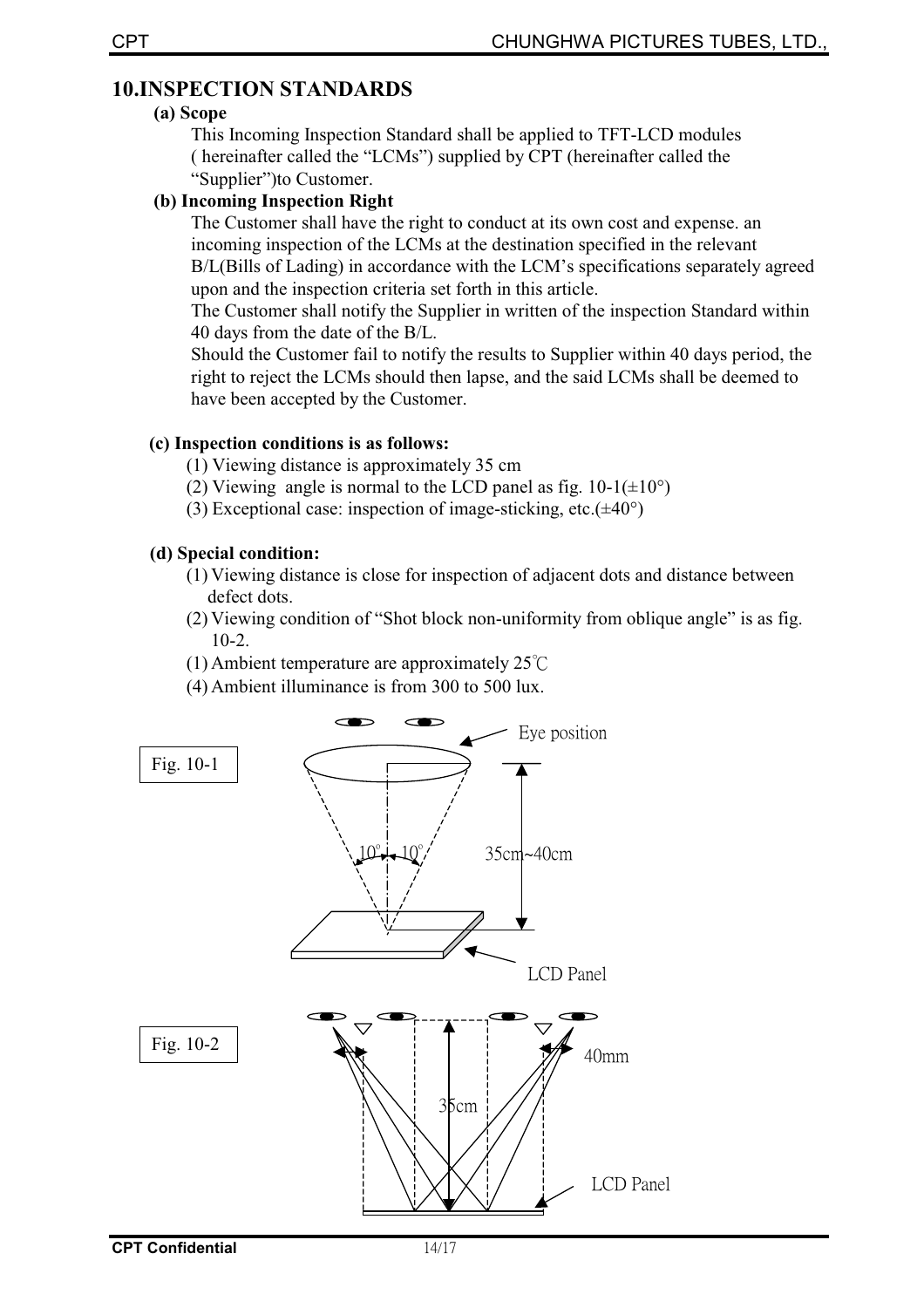## (e) Defect is defined as follows:

Visible through 5% transmission ND filter

|                      | $\frac{1}{2}$ is the constant $\frac{1}{2}$ of the constraints of $\frac{1}{2}$ in $\frac{1}{2}$<br>DEFECT TYPE | <b>LIMIT</b>                                      |            |  |  |
|----------------------|-----------------------------------------------------------------------------------------------------------------|---------------------------------------------------|------------|--|--|
|                      |                                                                                                                 | $0.01$ mm $\leq W \leq 0.05$ mm<br>$L \leq 10$ mm | $N \leq 4$ |  |  |
|                      | <b>SCRATCH</b>                                                                                                  | $0.01$ mm $\leq$ W<br>10mm < L                    | $N=0$      |  |  |
|                      |                                                                                                                 | $0.05$ mm $\leq W$                                | $N=0$      |  |  |
| <b>VISUAL DEFECT</b> | <b>DENT</b>                                                                                                     | $0.15$ mm $\leq \varphi \leq 0.4$ mm              | $N \leq 4$ |  |  |
|                      |                                                                                                                 | 0.4mm $< \varphi$                                 | $N=0$      |  |  |
|                      | <b>BLACK SPOT</b>                                                                                               | $0.15$ mm $\leq \varphi \leq 0.5$ mm              | $N \leq 4$ |  |  |
|                      |                                                                                                                 | 0.5mm $<\varphi$                                  | $N=0$      |  |  |
|                      | <b>LINT</b>                                                                                                     | $L \leq 3$ mm                                     | $N \leq 4$ |  |  |
|                      |                                                                                                                 | 3mm < L                                           | $N=0$      |  |  |
|                      | NEWTON RINGS                                                                                                    | <b>NOT ALLOWED</b>                                |            |  |  |
|                      | <b>BRIGHT DOT</b>                                                                                               | $N \leq 8$ (Green:5)                              |            |  |  |
|                      | <b>DARK DOT</b>                                                                                                 | $N \leq 8$                                        |            |  |  |
|                      | <b>TOTAL DOT</b>                                                                                                | $N \leq 10$                                       |            |  |  |
|                      | TWO ADJACENT DOT                                                                                                | $\leq$ 2 PAIRS                                    |            |  |  |
| <b>ELECTRICAL</b>    | <b>BRIGHT DOT DARK DOT</b>                                                                                      | $\leq$ 2 PAIRS                                    |            |  |  |
| <b>DEFECT</b>        | <b>THREE OR MORE</b><br><b>ADJACENT DOT</b>                                                                     | <b>NOT ALLOWED</b>                                |            |  |  |
|                      | <b>DISTANCE BETWEEN</b><br>DEFECTS BRIGHT DOT                                                                   | $\geq$ 15mm                                       |            |  |  |
|                      | <b>DARK DOT</b>                                                                                                 | $\geq$ 15mm                                       |            |  |  |
|                      | <b>LINE DEFECT</b>                                                                                              | <b>NOT ALLOWED</b>                                |            |  |  |

\*1)W:width, L:Lenth, N:number,  $\varphi$ :diamete

\*2) DEFINITION OF ADJACENT

| R | $\overline{G}$ | B |                | R G B          |                | R | G              | <b>B</b> | <b>Defective Pixel</b> |
|---|----------------|---|----------------|----------------|----------------|---|----------------|----------|------------------------|
| R | G              |   |                |                | B              | R | G              | B        | <b>Adjacent Pixel</b>  |
| R | G              | B | R <sub>l</sub> | $\overline{G}$ | $\overline{B}$ | R | G <sub>1</sub> | B        |                        |

The defects that are not defined above and considered to be problem shall be reviewed and discussed by both parties.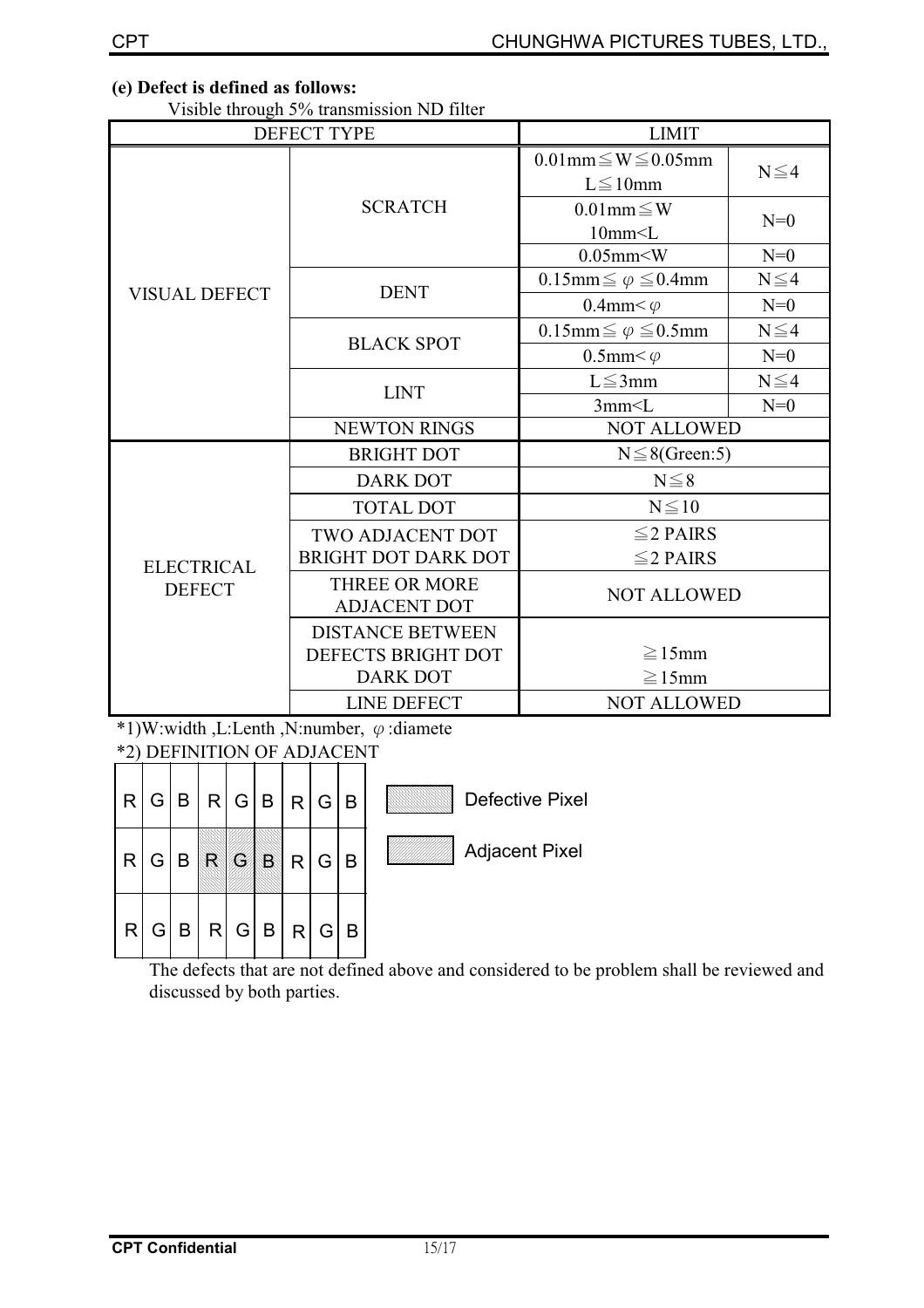## **11. HANDLING PRECAUTIONS FOR TFT-LCD MODULE**

Please pay attention to the followings in handling-TFT-LCD products.

## (a) ASSEMBLY PRECAUTION

- (1) Please use the mounting hole on the module side in installing and do not beading or wrenching LCD in assembling. And please do not drop, bend or twist LCD module in handling.
- (2) Please design display housing in accordance with the following guide lines.
	- (2.1) Housing case must be destined carefully so as not to put stresses on LCD all sides and not to wrench module. The stresses may cause non-uniformity even if there is no non-uniformity statically.
	- (2.2) Keep sufficient clearance between LCD module back surface and housing when the LCD module is mounted. Approximately 1.0 mm of the clearance in the design is recommended taking into account the tolerance of LCD module thickness and mounting structure height on the housing.
	- (2.3) When some parts, such as, FPC cable and ferrite plate, are installed underneath the LCD module, still sufficient clearance is required, such as 0.5mm. This clearance is, especially, to be reconsidered when the additional parts are implemented for EMI countermeasure.
	- (2.4) Design the inverter location and connector position carefully so as not to give stress to lamp cable, or not to interface the LCD module by the lamp cable.
	- (2.5) Keep sufficient clearance between LCD module and the others parts, such as inverter and speaker so as not to interface the LCD module. Approximately 1.0mm of the clearance in the design is recommended.
- (3) Please do not push or scratch LCD panel surface with any-thing hard. And do not soil LCD panel surface by touching with bare hands. (Polarizer film, surface of LCD panel is easy to be flawed.)
- (4) Please do not press any parts on the rear side such as source TCP, gate TCP, control circuit board and FPCs during handling LCD module. If pressing rear part is unavoidable, handle the LCD module with care not to damage them.
- (5) Please wipe out LCD panel surface with absorbent cotton or soft cloth in case of it being soiled.
- (6) Please wipe out drops of adhesives like saliva and water on LCD panel surface immediately. They might damage to cause panel surface variation and color change.
- (7) Please do not take a LCD module to pieces and reconstruct it. Resolving and reconstructing modules may cause them not to work well.
- (8) Please do not touch metal frames with bare hands and soiled gloves. A color change of the metal frames can happen during a long preservation of soiled LCD modules.
- (9) Please pay attention to handling lead wire of backlight so that it is not tugged in connecting wit inverter.

## (b) OPERATING PRECAUTIONS

- (1) Please be sure to turn off the power supply before connecting and disconnecting signal input cable.
- (2) Please do not change variable resistance settings in LCD module. They are adjusted to the most suitable value. If they are changed, it might happen LCD does not satisfy the characteristics specification.
- (3) Please consider that LCD backlight takes longer time to become stable of radiation characteristics in low temperature than in room temperature.
- (4) A condensation might happen on the surface and inside of LCD module in case of sudden charge of ambient temperature.